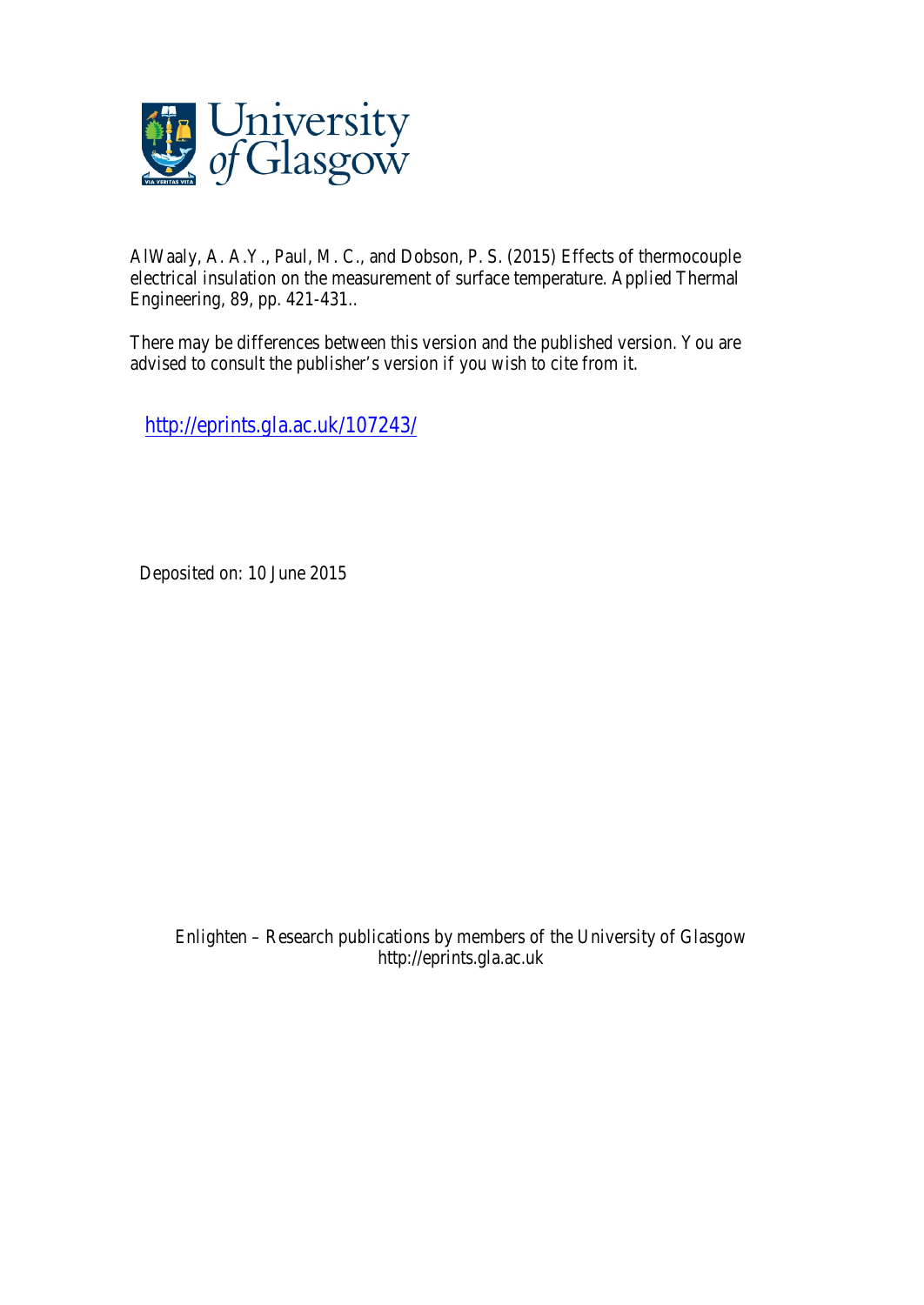# **EFFECTSOF THERMOCOUPLE ELECTRICAL INSULATION ON THE MEASUREMENT OF SURFACE TEMPERATURE Ahmed A. Y. AlWaaly<sup>123</sup>, Manosh C. Paul1\***and **Phillip S. Dobson<sup>2</sup>**

<sup>1</sup>Systems, Power & Energy, <sup>2</sup>Electronics & Nanoscale Engineering, School of Engineering, University of Glasgow, G12 8QQ, UK

<sup>3</sup>Mechanical Engineering Department, College of Engineering, Wassit University, IRAQ E-mails: <sup>1\*</sup><u>Manosh.Paul@glasgow.ac.uk, <sup>2</sup>Phil.Dobson@glasgow.ac.uk</u>

Tel: +44(0) 141 330 8466

# **Abstract**

Analytical, numerical and experimental analyses have been performed to investigate the effects of thermocouple wire electrical insulation on the temperature measurement of a reference surface. Two diameters of type K thermocouple, 80µm and 200µm, with different exposed wire lengths (0 mm, 5mm, 10mm, 15mm and 20mm) were used to measure various surface temperatures( $4^{\circ}$ C,  $8^{\circ}$ C,  $15^{\circ}$ C,  $25^{\circ}$ C and  $35^{\circ}$ C). Measurements were made with the thermocouple in direct contact with the surface, with wires extending vertically and exposed to natural convection. Analytical results of the thermocouple wire with insulation confirm that there is no specific value for the critical radius and the rate of heat flux around the thermocouple wire continuously increases with the wire diameter even when this is larger than the critical radius. Numerical simulation using COMSOL Multiphysics software also confirms that there is negligible thermal effect from the electrical insulation. Moreover, the experimental results agree well with those obtained by both the analytical and numerical methods and further confirm that the diameter of the thermocouple has an impact on the temperature measurement.

*Keywords: Thermocouple insulation; conduction error; surface temperature, numerical simulation*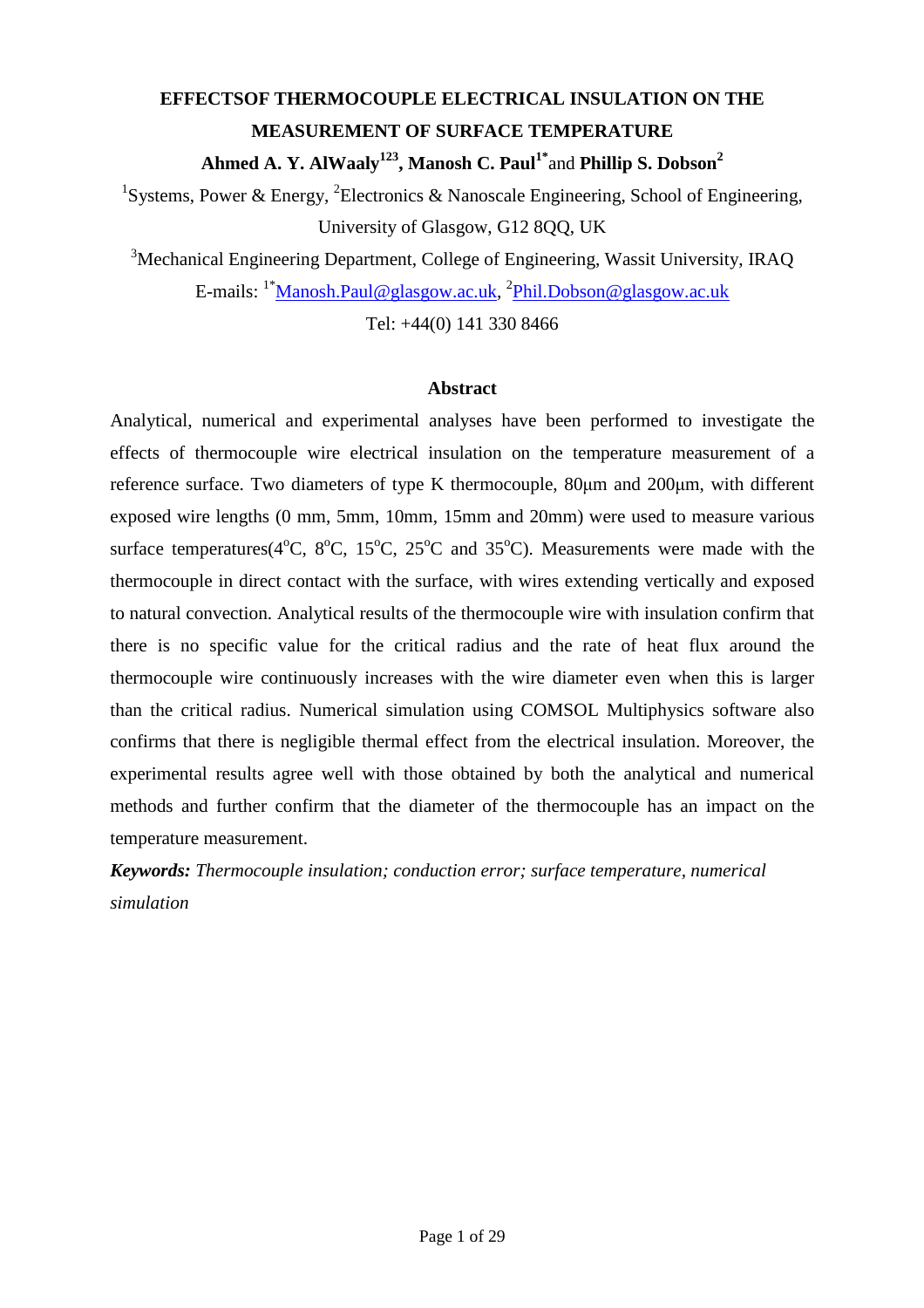# **1 Introduction**

When thermocouple wires are exposed to an environment with a temperature different to that of the object being measured, heat transfer occurs through the wires, which disturbs the system, alters the thermocouple junction temperature and causes an error in the temperature measurement*.*

Boelter and Lockhart[1] carried out experimental work to measure the temperature of a thick stainless steel plate. The plate was kept at constant temperature(s) by heating one side and cooling other side by hot and cold air flow respectively. Two types of thermocouple were tested (iron-constantan and Chromel-Alumel) with different wire sizes and thermocouples were attached to the cold air side during the measurement process. Moreover, they investigated the influence of vertical and horizontal thermocouple attachment methods on the surface temperature measurement. They suggested that using an inter-thermocouple wire inside a plate or extending the wires along the surface being measured for a length more than 50 times the wire diameter can potentially minimise any measurement error. Tarnopolsky and Seginer [2] performed experimental analysis to study the effects of wire diameter and electrical insulation on conduction error during temperature measurement of vegetable leaves. Small wire(s) size (AWG40) type T thermocouples were placed parallel to the surface while the probe was attached using special glue. Different surface contact lengths of insulated and uninsulated thermocouple wires were tested. They verified that a length of bare thermocouple wire glued to a surface requires only half of the contact length of an insulated wire to achieve a uniform temperature between its junction and the measured surface. He et al.[3]conducted a CFD analysis and compared results between the effects of vertical and parallel positions of thermocouples on surface temperature measurement. Thermocouple(s) were attached to the uniform heat generating surface exposed to air flow rate with different speeds. They showed that placing thermocouple wires parallel to the surface can reduce measurement error by half as compared with a vertical position.

Various thermocouple arrangements inside low conductivity materials exposed to high heat transfer were examined experimentally by Brewer[4] and Dow[5].They proved that relatively high error was produced when thermocouple wires passed through a low conductivity material parallel to the heat flow. Therefore, they recommended placing the wires at the same isothermal surface of the junction for several diameters to minimize the error. Singh and Dybbs [6] measured temperature variation inside the body by inserting thermocouples at different depths parallel as well as normal to temperature variation through the body. They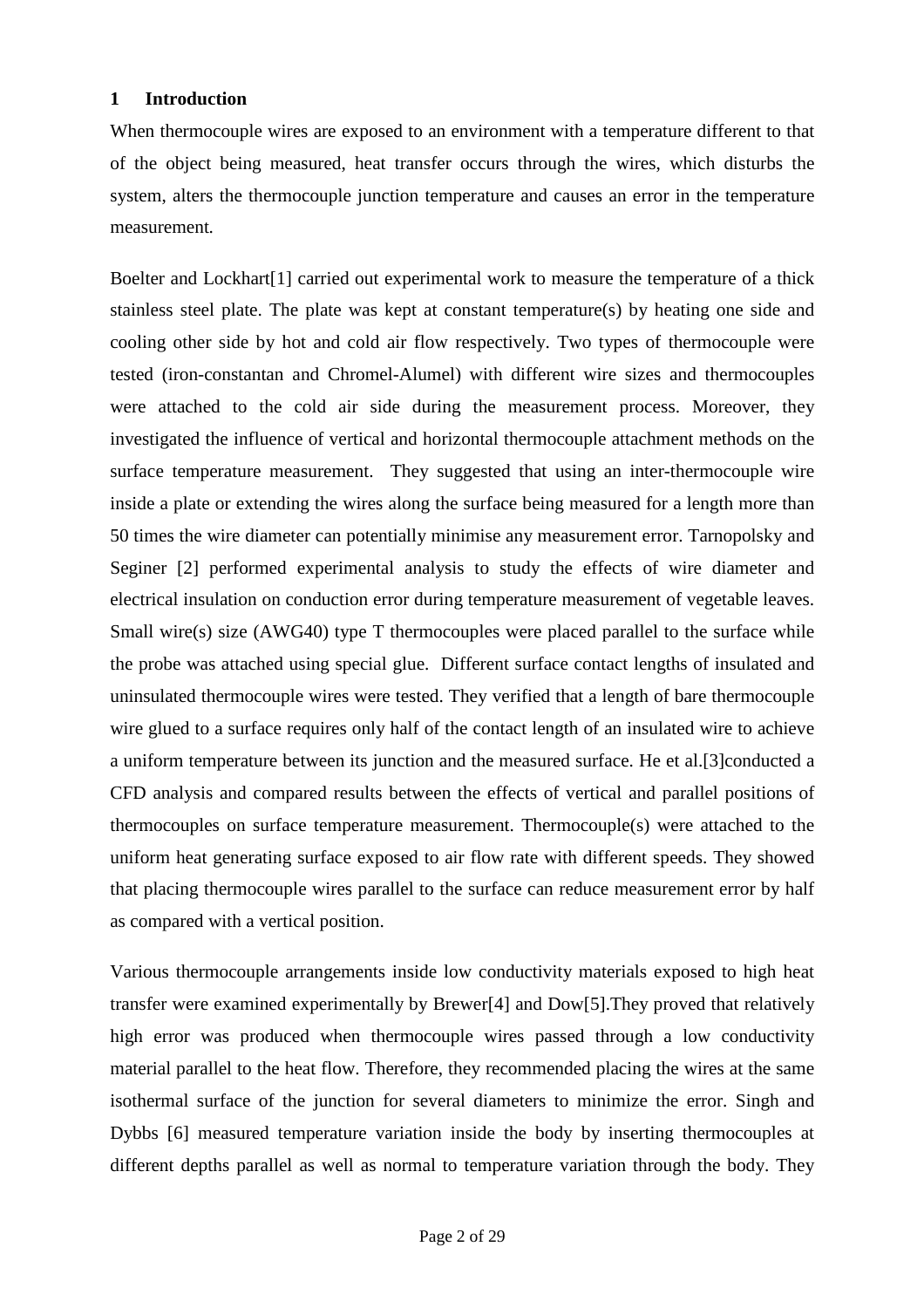advised that the thermocouple wires and the junction should be at the same isothermal plane in order to reduce error. Consequently, if the experiment conditions don't allow, then the temperature reading should be corrected. However, correction is not appropriate if the measurement error of the thermocouple is larger than the error due to conduction.

Another strategy was adopted by Li and Wells [7]to measure surface temperature by pushing a thermocouple through a hole opposite to the surface. Surface temperature was measured during quenching process by a type K thermocouple which was inserted into the hole near the surface. Experimental and numerical study confirmed that the effect of the hole and thermocouple should be considered during the temperature measurement. Furthermore, Li and Wells [7] proved that an increase in the hole diameter caused larger effect on the temperature measurement. Two dimensional analysis by Bartkus [8]predicted that most of the error in thermocouple measurement within the body comes from the increase in thermal resistance between the thermocouple insulation and the surrounding materials. Attia et al. [9]experimental and numerical results consolidated the conclusions of Li and Wells [7] and Bartkus [8]. Moreover, Attia et al. [9] studied the effects of different thermocouple materials properties (E, J and T) and the surrounding material on temperature measurement inside the body. They showed an increase in thermocouple thermal conductivity augmented heat transfer and thus underestimated the temperature reading. Further, the existence of a thermocouple hole altered the temperature field around the thermocouple and caused a reading error[9].

Tarnopolsky and Seginer[2] observed that a thermocouple with lower thermal conductivity (type-K) needs 60% less contact length than one with a higher conductivity (type-T).Dow [5]pointed out that because of its high thermal conductivity, alumina tubes produce higher error in comparison with resin-glass insulation when used as an insulation material for thermocouple wires. While numerical results of Kidd [10]for skin temperature measurement confirmed that paring chromel-constantan wires gave a lower conduction error in comparison to other materials used for thermocouple wires. Experimental results of Boelter and Lockhart<sup>[1]</sup> showed iron-constantan gives higher error in temperature measurement than Chromel-Alumel. Shaukatullah and Claassen[11]performed experimental results for the temperature measurement of a chip surface with different thermocouple sizes and attachment methods. They advised that using a small diameter of thermocouple with lower thermal conductivity can minimize thermocouple wires conduction error.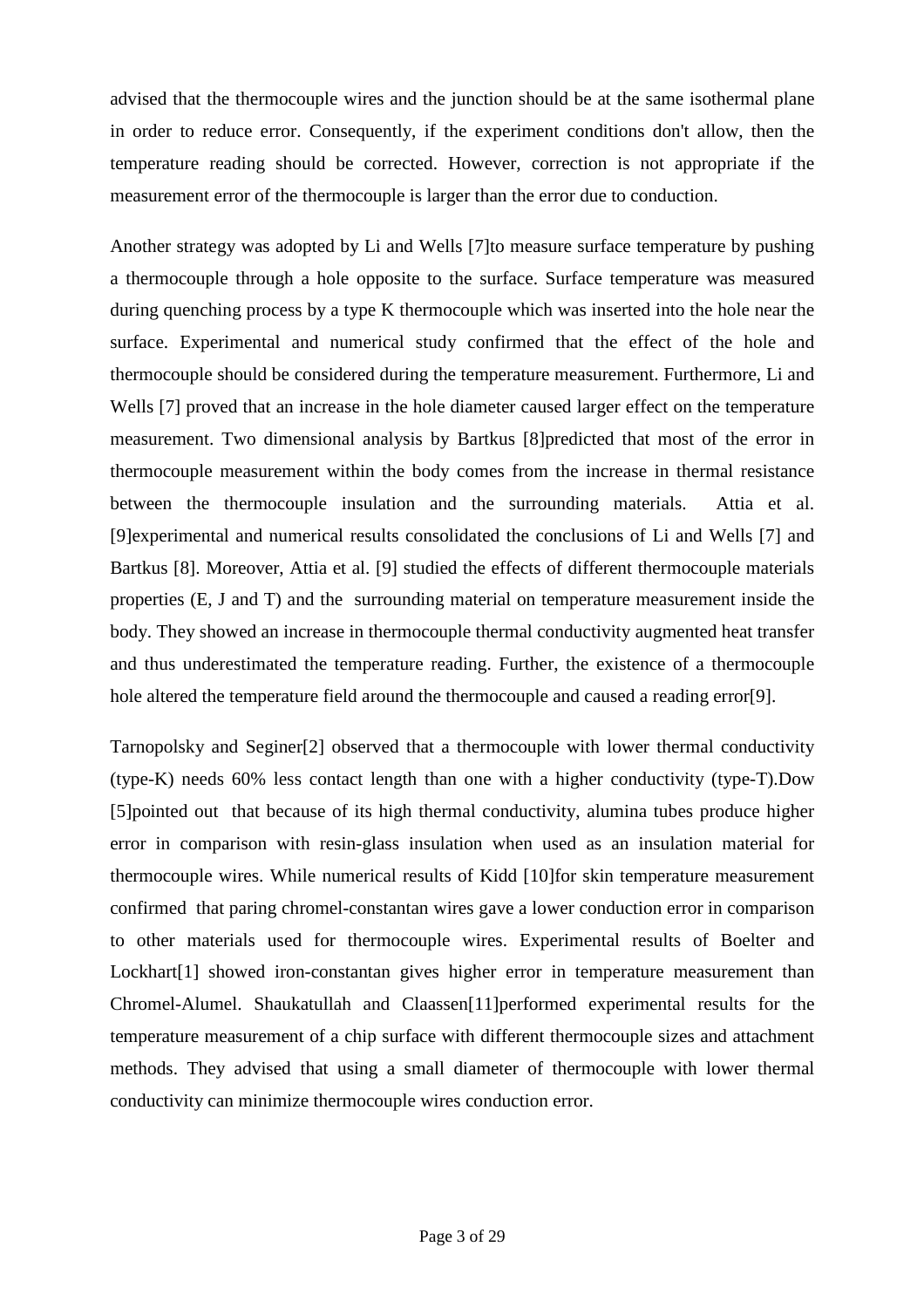Boelter and Lockhart [1] confirmed that there is negligible effect from electrical insulation on temperature measurement when the thermocouple diameter (including the insulation) is less than the critical radius. Further, Mohun [12] discussed analytically the effect of electrical insulation for temperature measurement inside a solid wall. Mohun showed that the presence of electrical insulation over a critical length can only affect the thermocouple reading if the wires pass through a variable environment temperature. Tszeng and Zhou [13]used the finite element method to analyse conduction error through thermocouple wires when the probe was in direct contact with the surface. They showed that when the heat flux along thermocouple wires insulation surface is small and the thermocouple is fine, the effect of insulation on thermocouple probe temperature is negligible. Moreover, Tszeng and Zhou[13]recommended using bare wire with small diameter rather than a larger diameter thermocouple with insulation. Woolley [14] confirmed that alumina oxide  $A_1O_3$  insulation causes higher measurement error in comparison to glass braid insulation during temperature measurement at the interface between aluminium and sand during a metal casting process. These results have been demonstrated for different sizes of thermocouples and for very high temperature difference  $({\sim 1500 \text{K}})$ .

Experimental results presented by Perera et al. [15] studying the effect of different fixing methods of thermocouple on an LED lens for surface temperature measurement. They indicated that using thermal adhesive tape or silicone elastomer has an identical effect on measurement. Furthermore, fixing the thermocouple junction with a spot weld gave better results than soldering or condenser-discharge welding (Boelter and Lockhart [1]).Shaukatullah and Claassen[11]showed that using silver epoxy or silver epoxy with insulating epoxy to fix the thermocouple to the surface gave a good contact and consequently lower error in temperature measurement. Moreover, attaching the thermocouple to the surface with polyimide or aluminium tapes produced higher errors due to poor contact. He, Smith and Xiong[3] mentioned that an increase of the epoxy drop diameter from 2.5mm to 7.5 led to reduced measurement error but this increased again for a diameter of 10mm. Moreover, the results confirmed that the thermocouple error can be minimized when using high thermal conductivity silver filled epoxy instead of classic epoxy of low conductivity.

Another approach was followed by Robertson and Sterbutzel [16] who used two thermocouples and a heater which were attached to a probe. The first thermocouple is in direct contact with the surface, measured the disturbed temperature and the second, away from the surface measured the temperature of the probe itself. Both thermocouple outputs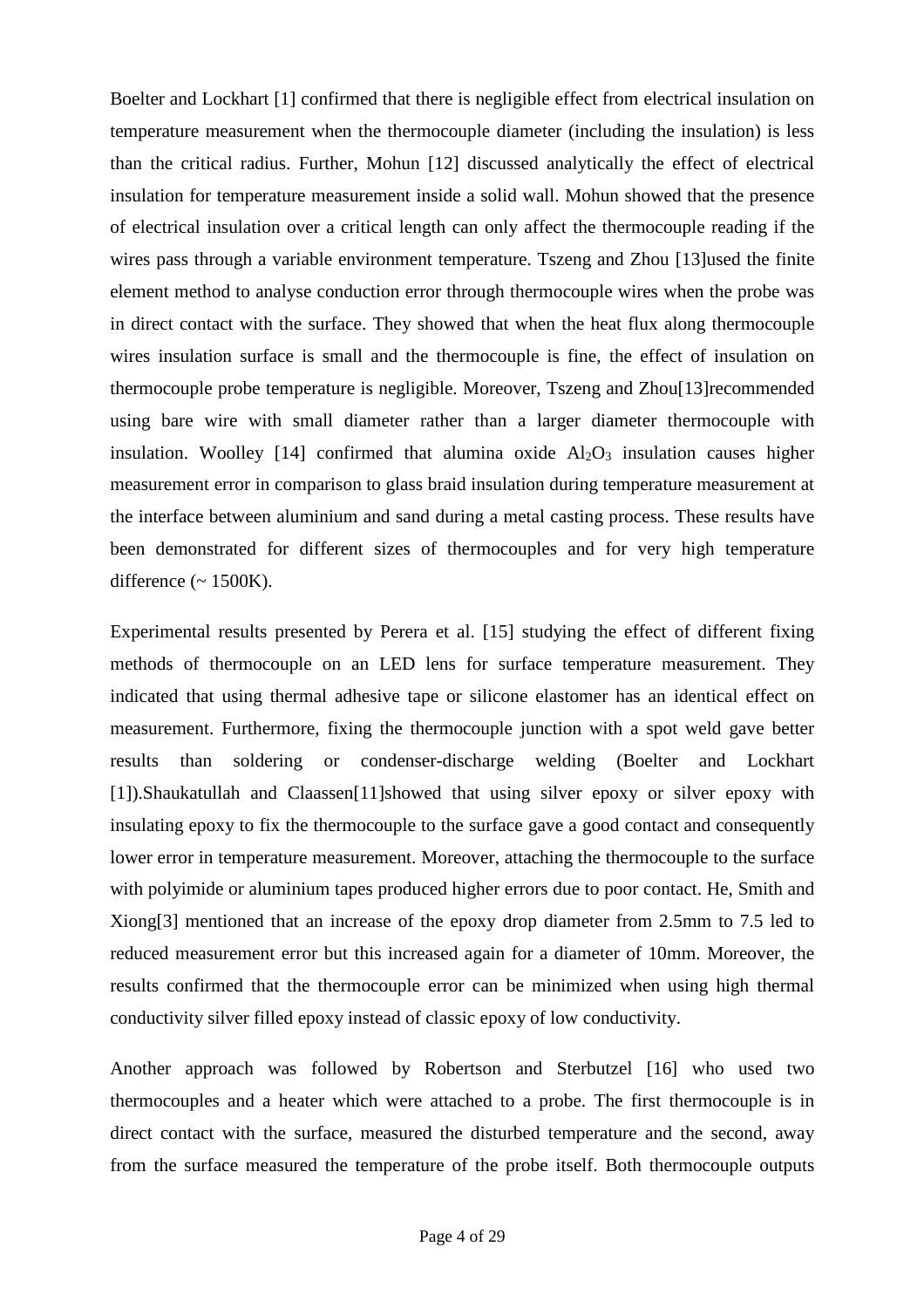were fed into a power controller which supplied a heater current proportional to the temperature difference. Consequently, the heater reduced the temperature difference between the thermocouples. When both thermocouples are at the same temperature there is no heat flux along the thermocouple wires and the first thermocouple accurately records surface temperature.

In the present work heating and cooling impact of different stripped lengths of thermocouple electrical insulation and surface temperatures on the thermocouple reading was recorded. During the measurement process the thermocouple junction was in direct contact with surface without any fixing glue while the wires were extended vertically and exposed to free convection from the outside environment. Moreover, analytical and numerical analyses investigated in detail the effect of thermal contact resistance between the thermocouple probe and the surface on temperature variation within the probe. According to the best knowledge of the authors, these are the first experimental, analytical and numerical works investigating in detail the effect of thermocouple insulation on surface temperature measurement while the thermocouple is in a vertical position with no fixing glue.

# **2 Experimental techniques**

# **2.1 Experimental setup**

The temperature controlled surface consisted of a conventional peltier device with one side attached to a large heat sink and the other side exposed to the environment with a small PT100 thermometer adhered using high thermal conductivity glue as shown in Figure 1(a). Figure 1(b) shows the electrical connections made to the Peltier plate consisting of two power supplies, peltier plate, switch (to reverse the current) andPT100 signal conditioning circuit feeding into a voltmeter.

The temperature of the peltier plate was controlled by changing the current supplied (magnitude and current direction). The PT100 thermometer was connected to the voltmeter and a TC08 pico log data acquisition system to independently record the peltier surface temperature.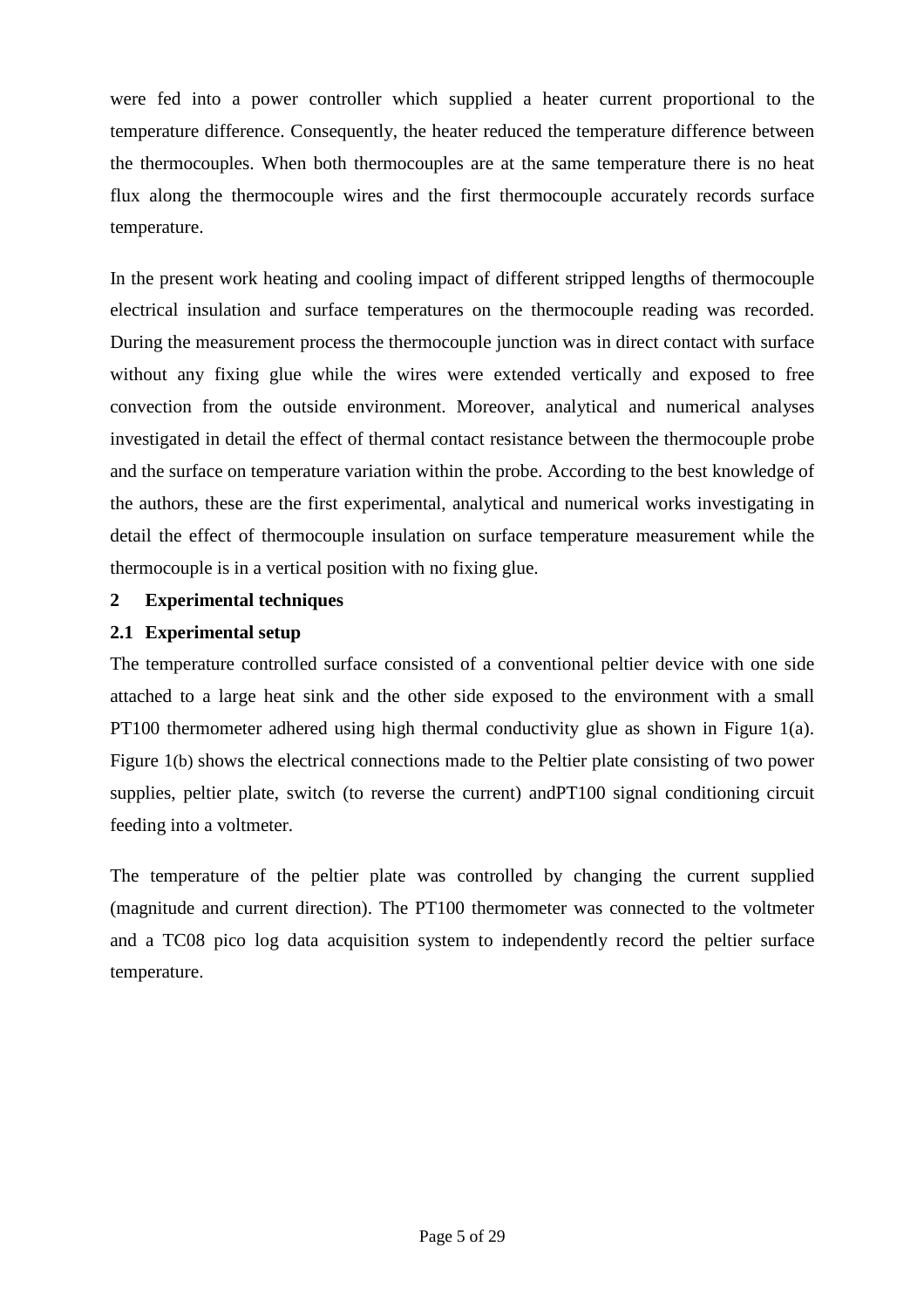# **2.2 Measurement procedure**

Each thermocouple was fixed to a Z-positioning micrometer stage and pressed down against the peltier surface until the thermocouple reading became steady-state. The two thermocouples used were type-K with bare wire diameters of 80µm (250µmincluding PFA insulation) and 200µm (500µmincluding PTFE insulation), see Table 1and \*manufacturer lab facility

Table 2.The aim of this study is to investigate the effect of thermocouple impact on temperature measurement, therefore two specific sizes and types of thermocouple have been used. Different types or sizes of thermocouple may also be used but their effect will vary based on the size and properties of wires as well as their insulation.

The average environment temperature was recorded while the peltier surface temperature (as measured using the PT100) was set to  $4^{\circ}$ C,  $8^{\circ}$ C,  $15^{\circ}$ C,  $25^{\circ}$ C, and  $35^{\circ}$ C as the surface temperature (measured by the thermocouple)was recorded. The insulation on the thermocouple wires were stripped off to various lengths from the tip, 5mm, 10mm, 15mm, and 20mm respectively to investigate its effect on the temperature measurement. Five runs were performed for each stripped length to confirm the reproducibility in each of the experiments.

During the experiments the power supplied to the peltier unit was controlled by changing the current, keeping the peltier surface at a constant temperature as recorded by the PT100. This signal was input into theTC08 pico data acquisition system connected to the computer to allow continuous recording of the readings. Throughout this time the thermocouple was held in direct contact with the peltier surface while its signal was also continually recorded using the TC08 data recorder.

# **2.2.1 Thermocouple calibration**

A thermocouple calibration process was performed by comparing the thermocouple reading when fully submerged in crushed ice and boiling water with the standard water freezing and boiling temperature respectively [17]. Freezing or water boiling standard temperature was considered (to 2d.p.) as those at standard atmospheric conditions (e.g. 1 atm) where water boils at  $99.98^{\circ}C^{1}$  and freezes at  $0^{\circ}C[18]$ .

 $\overline{a}$ <sup>1</sup>The boiling point of 99.98°C was used in accordance with the strict two point calibration of Vienna Standard Mean Ocean Water (VSMOW) and as used elsewhere in the literature, see e.g. R. Tillner-Roth and D. G. Friend, J. Phys. Chem. Ref. Data, vol. 27, No. 1, 199.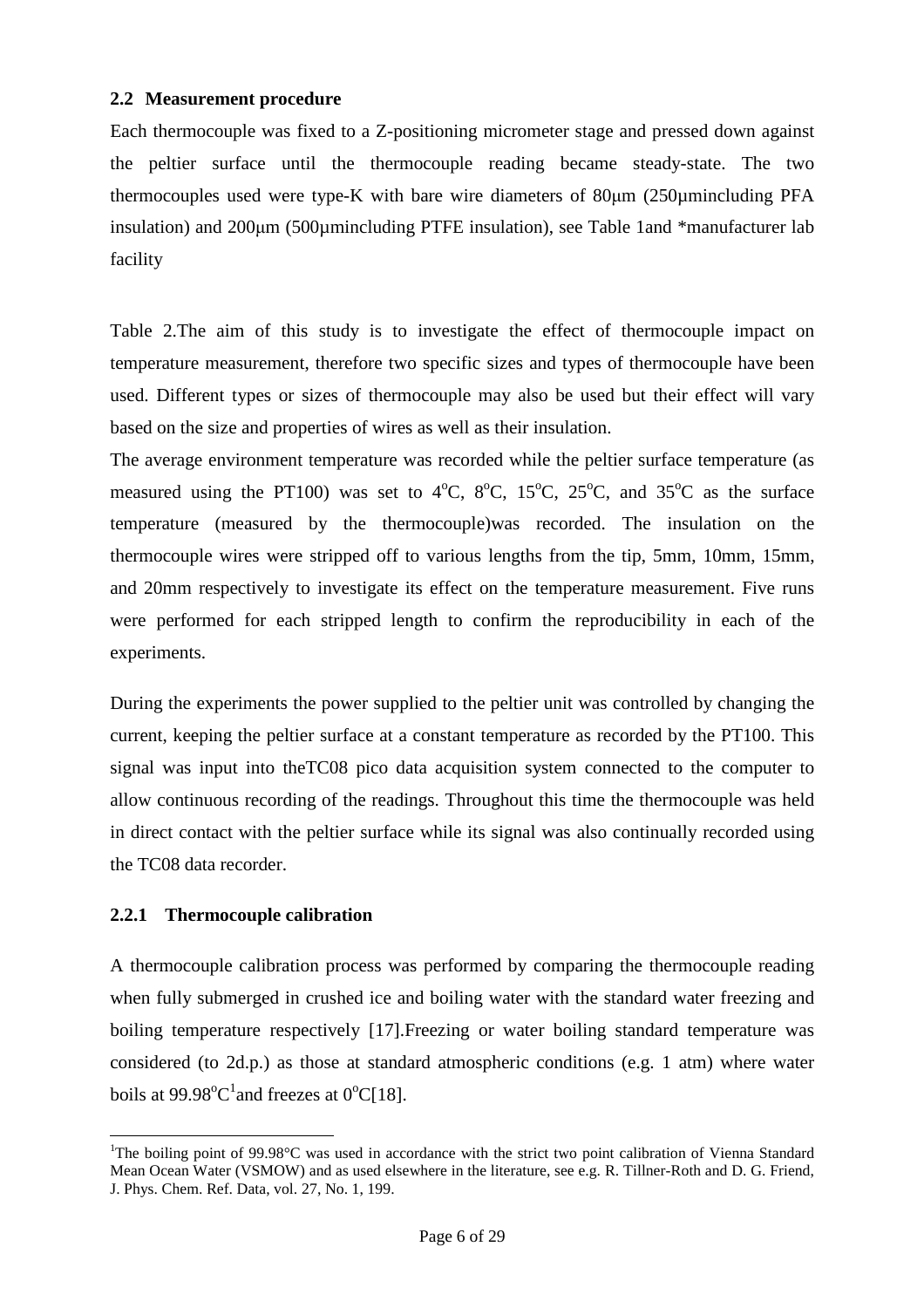The TC08 was connected to a laptop via a USB cable to record the readings. Consequently, It was recommended by Pico Technology Technical Support to unplug the laptop from its power supply to avoid incorrect earthing that may impact on the TC08 resulting in inaccurate measurement [19]. One advantage of the TC08 is that it incorporates cold junction compensation, eliminating measurement variations caused by drifts in environment temperature during the experiments [20].

# **2.2.2 Experimental results**

Figure 2 (a-b) shows the result of different exposed wire lengths for both sizes of thermocouple, 80µm and 200µm. The vertical axis indicates the difference between the thermocouple measured temperature and the peltier (PT100 measured) surface temperature while the horizontal axis represents the peltier surface temperature. The maximum temperature drop is equal to  $2^{\circ}C$  and  $4^{\circ}C$  for 80 $\mu$ m and 200 $\mu$ m respectively with an environment temperature of  $13^{\circ}$ C and the peltier surface temperature of  $35^{\circ}$ C.

Experimental working conditions (atmospheric:  $13^{\circ}$ C and 1 bar) are essentially constant for each of the thermocouple sizes and every exposed wire length. During the experiments and due to the temperature difference between peltier surface and  $(4^{\circ}C - 35^{\circ}C)$  and the environment heat will be conducted along the thermocouple wires. Figure 2(a-b) shows the error in temperature measurement by the thermocouple versus actual peltier temperature. The plots in Figure 2(a-b) should have zero slopes if there is no temperature measurement error; however this is clearly not the case. It can also be seen that the 200µm thermocouple has a higher conduction error than 80µm for different stripped lengths as shown in Figure 2a and Figure 2b.The reason for this is that the larger diameter provides a larger heat transfer area and consequently the heat flux to or from the thermocouple is higher.

During the experiment the thermocouple probe was pressed against the peltier surface in order to increase the contact area with the surface and minimize the thermal contact error [21]. The probability of getting the same contact area in each experiment for the size 200µm is greater than 80µm because of the probe size. Therefore, it can be seen in Figure 2(a-b) that the experimental error of the 80 $\mu$ m is larger than 200 $\mu$ m (consequently the error bar is larger). Moreover, change in the peltier surface temperature leads to change in the air circulation around the thermocouple probe. Consequently, the combined effect of the air circulation (due to the varying surface temperature) and the effect of the probe contact area with surface cause a different experimental error resulting in a different error bar length, as shown in Figure 2(ab).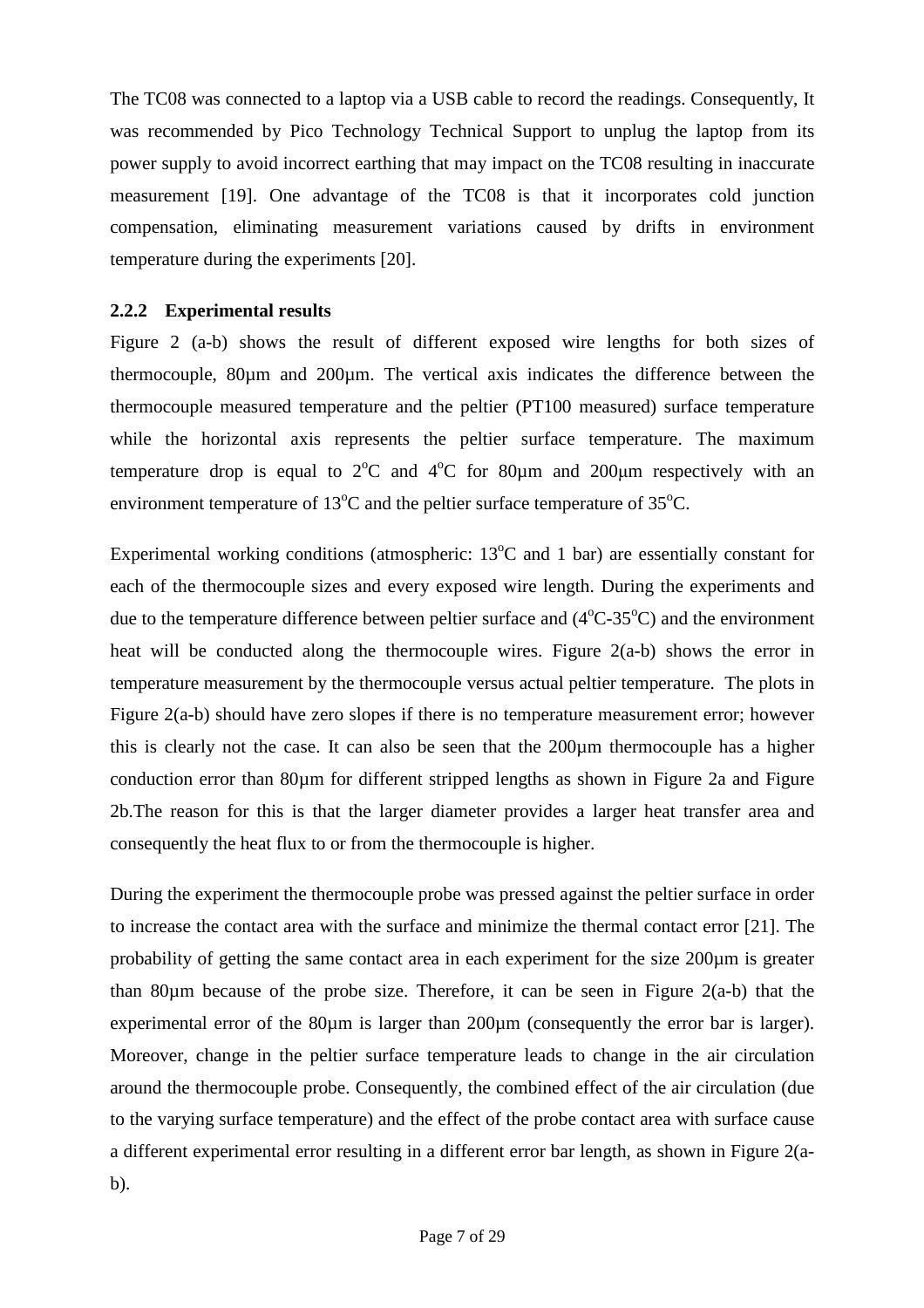Generally, we can conclude from these results that the effect of the stripped insulation of any length on the temperature measurement is negligible or, more accurately the experimental error for a typical system is higher than the effect of the stripped insulation[6], see Figure 2(ab). Besides, the temperature difference between the environment and the working range of the peltier surface  $4^{\circ}$ C-35 $^{\circ}$ C is not high enough to have a strong effect on the temperature measurement, see Figure 13.

# **3 Mathematical modelling**

#### **3.1 Thermocouple wire length**

It can be assumed that each strand of thermocouple wire behaves as a one-dimensional very long fin exposed to free convection from the outside environment, see Figure. In this case, the following analysis can be used to provide an analytical prediction of the wire length over which the temperature becomes equal to that of the environment. Fin analysis considers heat transfer by conduction occurring along the thermocouple wire due to its high thermal conductivity in comparison with the surrounding insulation, as such it assumes that there is no radial temperature gradient across the metal wire [6], see Table 1.

We must consider that a thermocouple consists of contact between two dissimilar metals. Both wires have different physical and thermal properties and therefore should be considered to each have a different effect on the thermocouple junction temperature. To simplify this, a single equivalent wire model was adopted instead of the two-wire model see Figure 4[9, 22].The equivalent bare wire diameter is calculated from

$$
D_{weq} = \sqrt{2}D_w \tag{1}
$$

The equivalent insulation outer diameter is calculated by considering the average thickness around each wire, see Figure 4[22], which becomes

$$
t_{eqins} = \frac{1}{2} \left[ \frac{2D_{ins} - 2D_w}{3} + \frac{D_{ins} - D_w}{2} \right]
$$
 (2)

The values of  $D_{ins}$  and  $D_w$  are listed in Table 2.

Equivalent thermal conductivity  $k_{\text{weak}}$  for a single wire model is calculated from [6, 23]

$$
k_{weq} = \frac{k_{w1} + k_{w2}}{2}
$$
 (3)

 $k_{w1}$  and  $k_{w2}$  are given in Table 1.

Heat lost by convection is calculated using Eq.  $(4)[21]$ :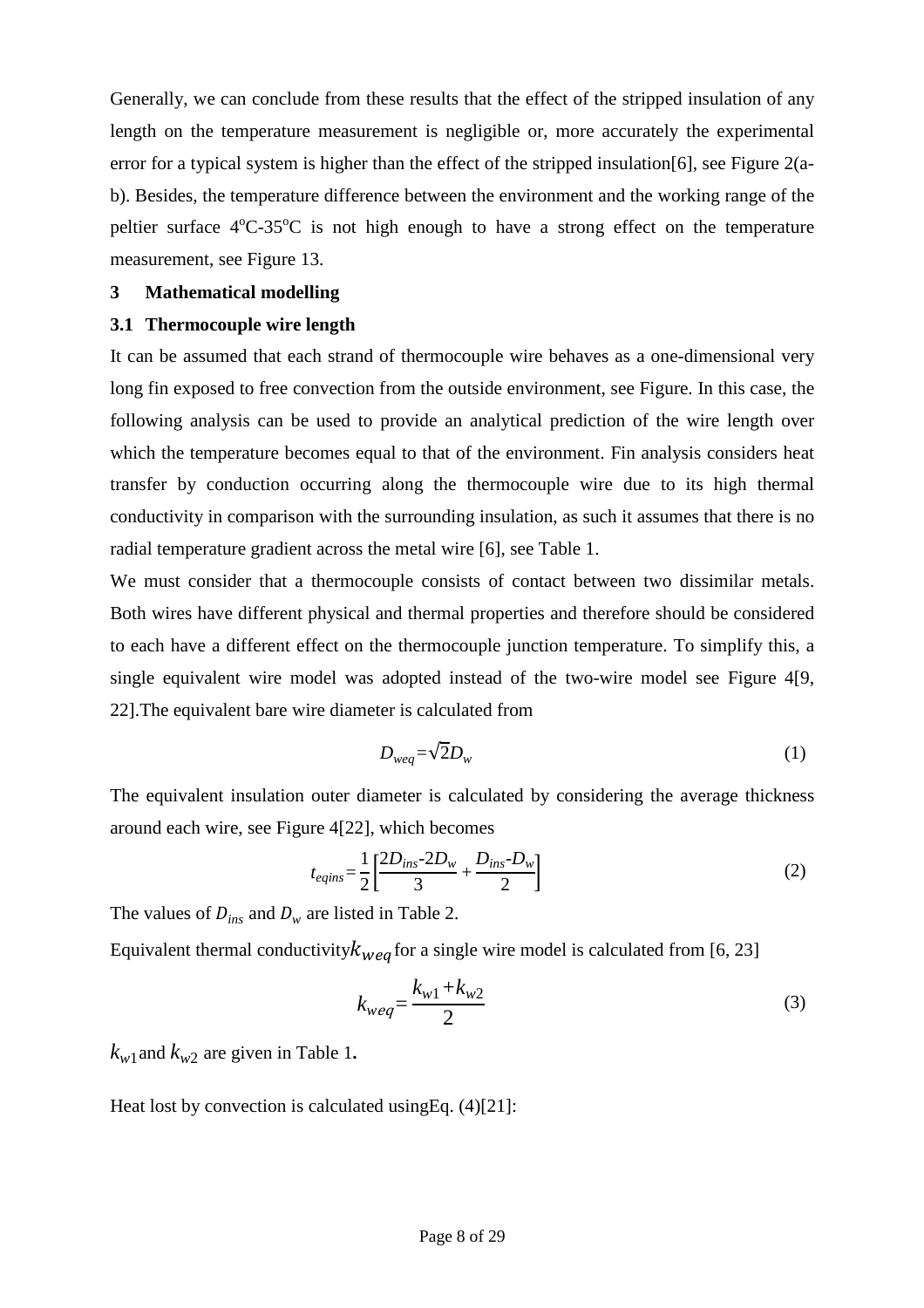$$
dq_{conv} = \frac{2\pi (T - T_{inf})dx}{\frac{ln(\frac{D_{eqins}}{D_{weg}})}{k_{ins}} + \frac{2}{D_{eqins}h}}
$$
(4)

Applying Fourier's law through the elemental area:

$$
q_x = -k_{weq} A_{weq} \frac{dT}{dx} \tag{5}
$$

$$
\frac{d^2T}{dx^2} - m^2(T - T_{inf}) = 0
$$
 (6)

where  $m$  is calculated from

$$
m = \sqrt{\frac{4}{k_{weq}D_w^2} \frac{2}{\frac{ln(\frac{D_{eqins}}{D_{weq}})}{k_{ins}} + \frac{2}{D_{eqins}h}}}
$$
(7)

Applying the following boundary conditions for a very long fin with outside boundary conditions as shown in Figure 3(b),

$$
T = T_0 \, at \, x = 0, \, \text{and} \, T = T_{\text{inf}} \text{when} \, x \to \infty \tag{8}
$$

where,  $T<sub>o</sub>$  is the fin's base temperature.

The temperature variation along the fin is calculated from

$$
T = T_{inf} + (T_0 - T_{inf})e^{-mx}
$$
\n(9)

The best approximation considers the thermocouple wire as a vertical thin cylinder so the Nusselt number  $Nu_H$ can becalculated from [24]:

$$
Nu_{H} = \frac{4}{3} \left[ \frac{7Ra_{H}Pr_{a}}{5(20+21Pr_{a})} \right]^{1/4} + \frac{4(272+315Pr_{a})H}{35(64+63Pr_{a})D}
$$
(10)

where  $Nu_H = hH/k_a$ ; Rayleigh number,  $Ra_H = g\beta_a\Delta TH^3/a_a v_a$ ; Prandtl number,  $Pr_a = v_a/a_a v_a$ , see Table 3 for air properties.

The heat transfer coefficient (*h*) is then derived as

$$
h = \frac{4k_a}{3 H} \left[ \frac{7R a_H P r_a}{5(20 + 21 P r_a)} \right]^{1/4} + \frac{4(272 + 315 P r_a) k_a}{35(64 + 63 P r_a) D}
$$
(11)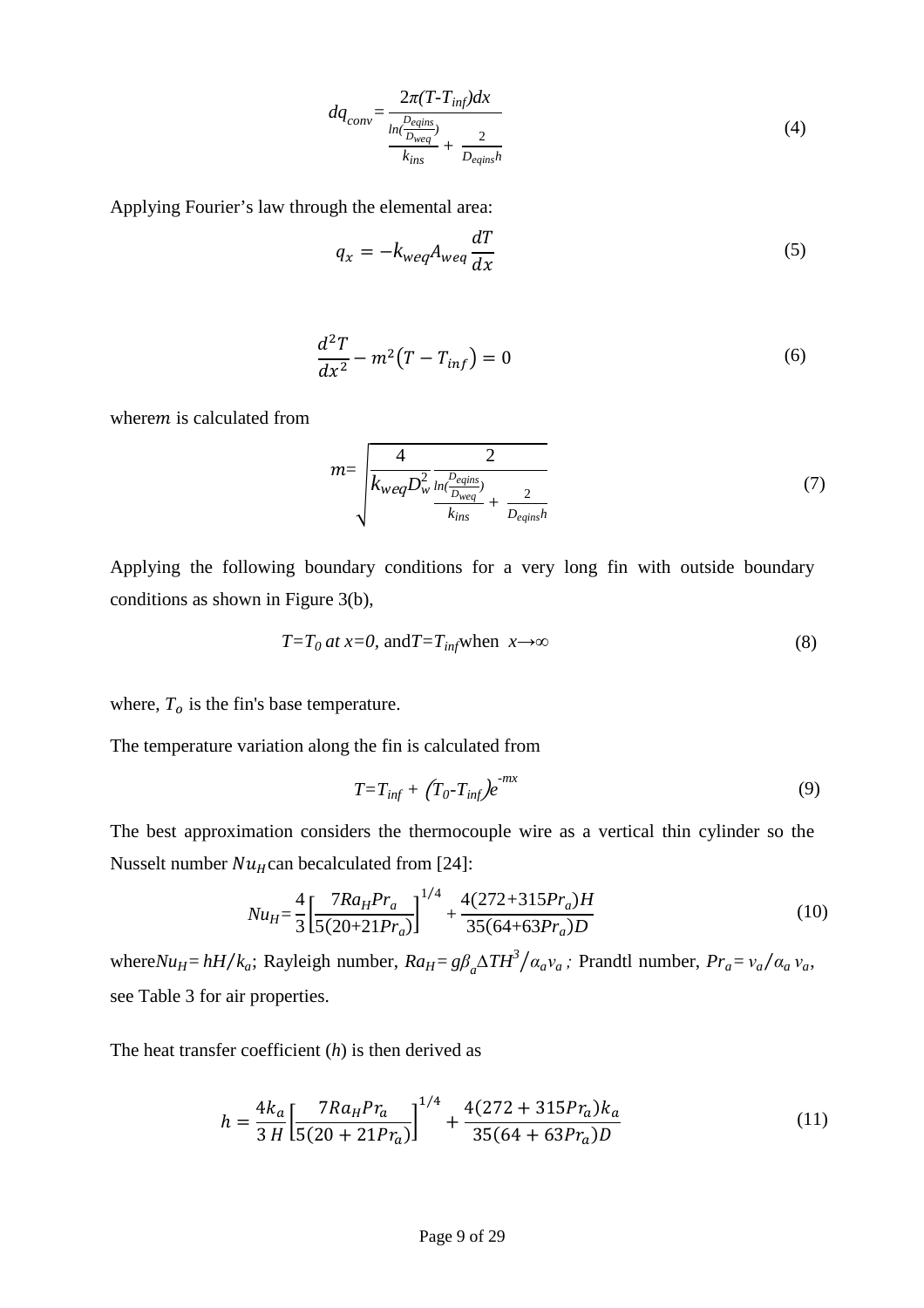The maximum temperature difference between the environment and surface in our experiments was observed equal to  $(\Delta T = 22^{\circ}C)$ , see section 2.2. Substituting this temperature difference, with assuming a value  $H$  into Eq.(11) to calculate  $h$ . Substituting theses values into Eqs.(7)-(9) to calculate a new value of H. Repeat calculation above until H reaches a constant value which represents the calculated length of the thermocouple wire where it reaches the environment temperature is shown in Figure 5.

Figure 5(a-b) shows the required length for the wire end temperature to equal to that of the environment for each diameter of thermocouple with and without insulation. The increase in the diameter of the thermocouple leads to an increase in the area that is exposed to convective heat transfer with the outside environment. Moreover, a larger wire diameter means an increase in the cross-sectional area which allows more heat to be conducted through the wires. Consequently, a longer length is required for the 200µm diameter to reach the environment temperature in comparison to the 80 µm diameter wires. It is also shown that there is no effect from the length of electrical insulation for these two thermocouples.

#### **3.2 Thermocouple insulation effect**

Heat transfer to a cylindrical shape with surrounding insulation depends on the ratio between the insulation thermal conductivity and the heat transfer coefficient with the outside environment [21]. This ratio is called the critical radius  $(r_{cr})$  and is defined as

$$
r_{cr} = \frac{k_{ins}}{h} \tag{12}
$$

The following two cases explain the effect of  $h$  on the heat transfer with the cylinder:

Case 1: Assuming constant h as calculated from Eq.(11)and solving Eq.(4), we can generate the results shown in Figure 6(a) where the heat flux continuously increases until the wire diameter becomes equal to the critical radius, at which point the heat flux starts to decrease.\*manufacturer lab facility

Table 2 shows the critical radius for each of the thermocouple sizes.

The increase in insulation thickness enlarges the outer surface area which in turn increases the heat flux rate continuously until the diameter becomes equal to the critical radius. This can be seen in Figure 6(b) where the heat flux starts to decrease beyond a given diameter[21]. This behaviour of heat flux is understood by the fact that the thermal resistance to convection heat transfer is minimum when the cylinder outer diameter is equal to  $r_{cr}$  as shown in Figure 7.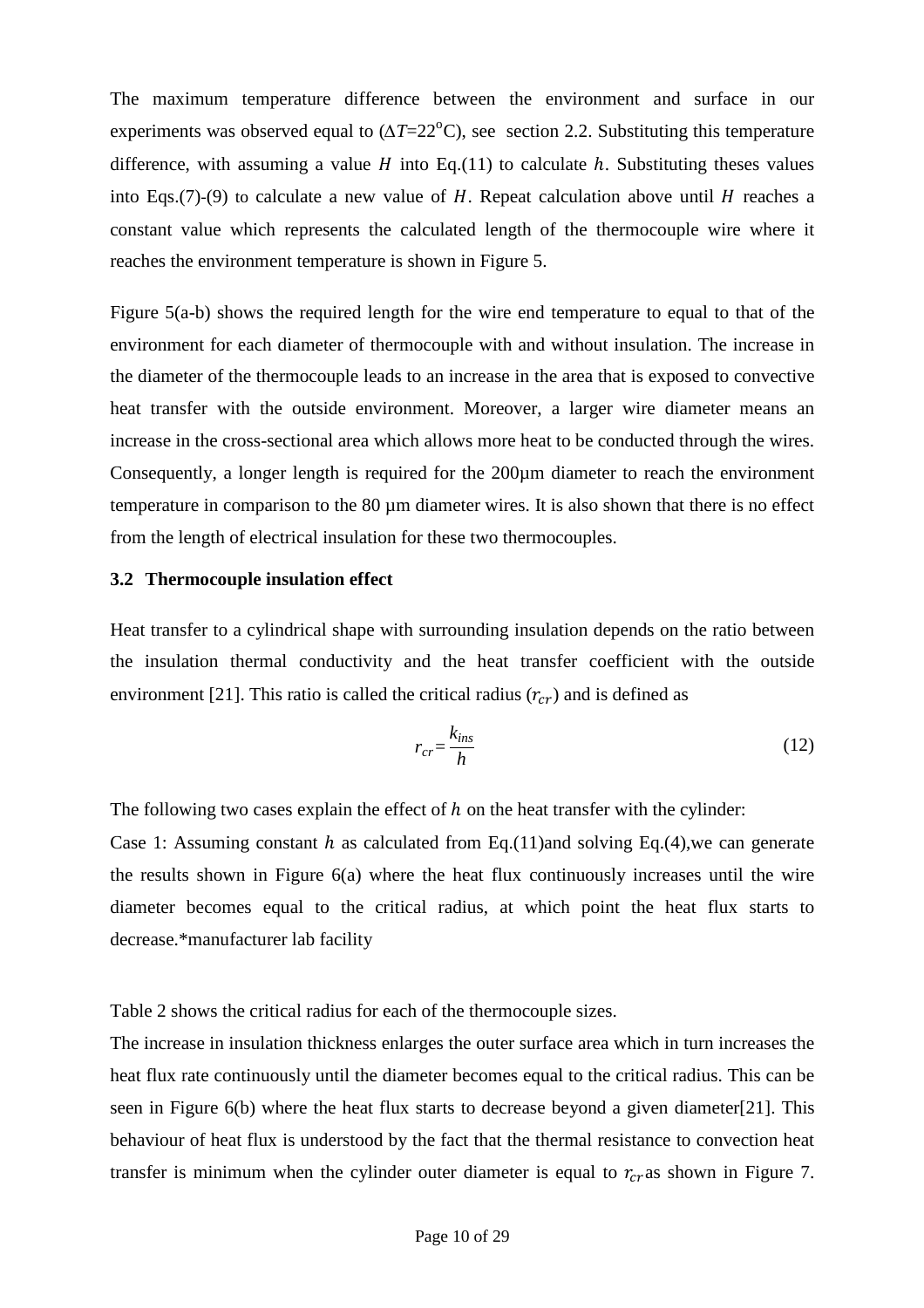However, due to the small size of the thermocouple wire, the effect of wire curvature on the convection heat coefficient *haround* the wires should be considered [24]. This case has been discussed in detail in Case 2 below.

Case 2:The same calculation procedure as case1 is repeated however this time we consider the effect of wire curvature on h[24]. The variation of h with the wire diameter can be calculated using Eq. $(11)$ . In this case there is no minimum value of thermal resistance as shown in Figure 7. Therefore, we see a constant increase in heat flux with no apparent critical radius as shown in Figure 6(b).

# **3.3 Thermocouple probe temperature distribution**

With these insights, we undertook a more detailed investigation of the effect of electrical insulation on temperature as measured by the thermocouple probe.

# **3.3.1 Stepped fin analysis**

Thermocouple probe is the effective part which measures the surface temperature. Thermocouple wires interact with environment and transfer heat to (or from) the surface and alert the measured temperature[25]. Therefore, the probe measures the disturbed temperature not the actual surface temperature. Consequently, the temperature distribution along the thermocouple junction and wire can be analyzed by considering them as a stepped fin [26, 27], see Figure 8.The thermocouple wires represented by the single wire model (see section 3.1) were considered to be a very long fin while the thermocouple junction was considered to be a fin with prescribed end temperature [21]. Therefore, the junction temperature distribution can be calculated from Eq.(13)for the length 0≤*x*≤*Dp*:

$$
\frac{\theta_p}{\theta_b} = \frac{\left(\frac{\theta_L}{\theta_b}\right) \sinh m_p + \sinh m_p (D_p - x)}{\sinh m_p D_p} \tag{13}
$$

where  $m_p = \sqrt{h_p p_p k_p A_p}$ .  $k_p = k_{weq}$  and is calculated from Eq.(3). Thermocouple wire temperature can be calculated from Eq.(9)for the length ( $D_p \le x \le L_w$ ):

$$
\frac{\theta_w}{\theta_L} = e^{-m_w(x - D_p)}\tag{14}
$$

where  $m_w$  is calculated from Eq.(7). At  $x=Dp$ :  $T_L=T_w=T_p$  joint between the probe and the wires the following boundary condition is applied [26, 27]: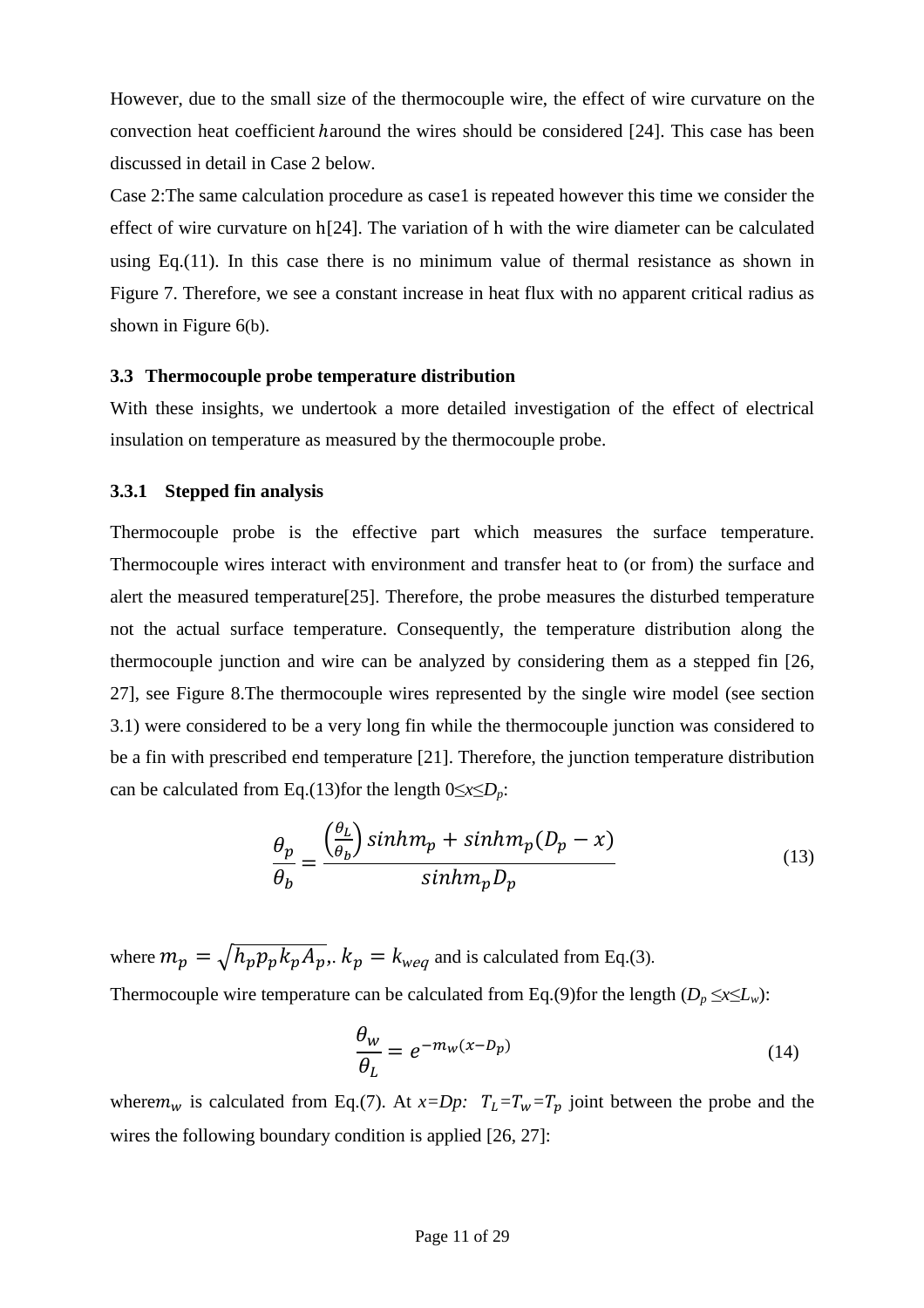$$
-A_p k_p \frac{dT_p}{dx} = -A_{weq} k_{weq} \frac{dT_w}{dx} + h(A_p - A_{weq})(T_L - T_{inf}) \tag{15}
$$

Substituting Eqs.(13)and(14) into Eq.(15)

$$
\theta_L = \frac{\frac{m_p}{\sinh m_p D_p}}{\frac{m_p \cosh m_p D_p}{\sinh m_p D_p} + \alpha m_w + \frac{(1 - \alpha) h_p}{k}} \theta_b \tag{16}
$$

where,  $\alpha = A_{weq}/A_p$ .

#### **3.3.2 Electrical resistance analogy**

An electrical resistance analogy of the thermocouple thermal interaction with the environment and surface is shown in Figure 9. The thermocouple measures the average temperature of  $T_L$ and  $T_b$  which represent top and bottom temperatures of the junction, see Figure 8. Figure 8can be redrawn as electrical resistance as shown in Figure 9. If we assume  $R_m$ , is very small therefore and can be neglected[25]:

$$
q = \frac{T_s - T_b}{R_c} = \frac{T_b - T_L}{R_p} = \frac{T_L - T_{inf}}{R_w}
$$
\n(17)

Heat flux transfers through all resistance is equal to the heat flux transferred to the probe plus and the wires. Therefore,

$$
q = q_p + q_w \tag{18}
$$

Applying fin analysis for both the thermocouple wire and junction heat fluxes are calculated using Eqs. $(13)$ and  $(14)$ 

$$
q_p = \frac{cosh m_p - \frac{\theta_L}{\theta_b}}{sinhm_p D_p} \sqrt{h_p p_p k_p A_p} \theta_b
$$
 (19)

$$
q_w = k_{weq} m_w \frac{\pi}{4} D_{weq}^2 \theta_L \tag{20}
$$

Substitute Eqs.(19) and (20) into Eqs.(18)and (17) then

$$
\theta_b = \frac{\theta_s - R_c \theta_L (Z_w - Z_p)}{1 + Z_p R_c \cosh m_p D_p}
$$
\n(21)

Substitute Eq.(21)into Eq.(16)then

$$
\theta_L = \frac{\theta_s A_1}{1 + R_c Z_p \cosh m_p D_p + A_1 R_c (Z_w - Z_p)}
$$
(22)

where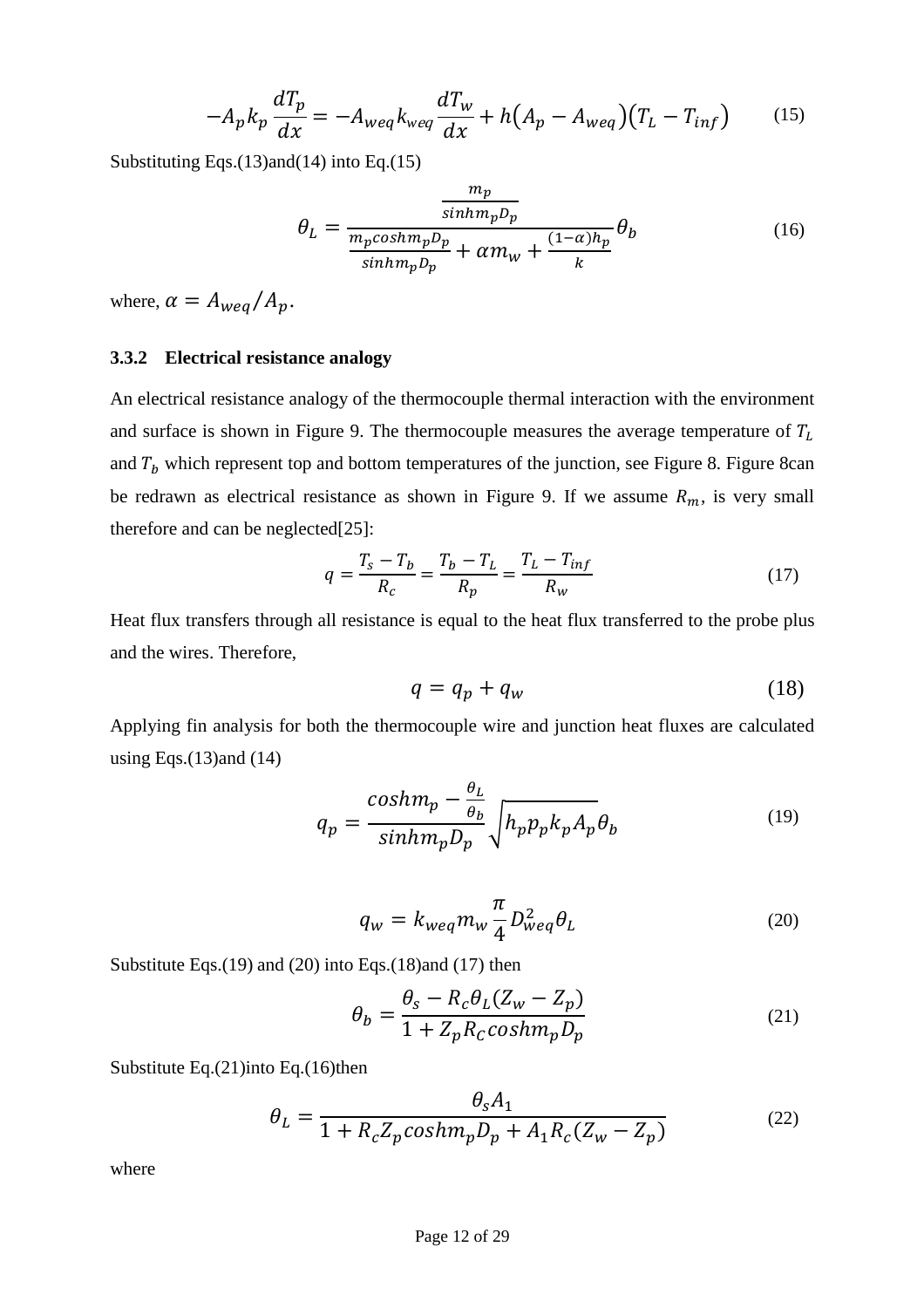$$
Z_w = k_w m_w \frac{\pi}{4} D_{weq}^2 \tag{23}
$$

$$
Z_p = \sqrt{h_p p_p k_p A_p} / \sinh m_p D_p \tag{24}
$$

$$
A_1 = \frac{\frac{m_p \cosh m_p (D_p - D_p)}{\sinh m_p D_p}}{\frac{m_p \cosh m_p D_p}{\sinh m_p D_p} + \alpha m_w + \frac{(1 - \alpha) h_p}{k}}
$$
(25)

 $\theta_L$ was calculated from Eq.(22)and the results substituted into Eq.(21)to compute  $\theta_h$  while  $\theta_s$  is taken to be the value measured using the PT100 device, see section 2.

Thermocouple tip size son the 80µm and 200µm diameter thermocouples were measured using a microscope and were found to be 449µm and 635µm respectively. These values have been used with values of  $R_c$  were 0.000025, 0.00035, and 0.000045[m<sup>2</sup> K/W] for the size 80 $\mu$ m and between 0.000045, 0.0005, and 0.000055[m<sup>2</sup> K/W] for the size 200 $\mu$ m have been substituted into Eqs.(22) and (21) to calculate the results of the Figure 10 (a-b).

The experimental data of a stripped insulation length of 0mm and 20mm were chosen for comparison with analytical results. Figure 11shows good agreement with the experimental results within 0.5°C for the values of  $R_c$  0.00035 [m<sup>2</sup> K/W] for the size 80 $\mu$ m and 0.000055[ $m^2$  K/W] for the size 200 $\mu$ m. Furthermore, analytical results show that the effect of the insulation is negligible for totally insulated and uninsulated wire of length 20mm for zero thermal contact resistance  $R_c = 0$ . Consequently, the other stripped lengths (5mm, 10mm, and 15mm) should be already having negligible effect. The analysis presented above is onedimensional and assumes the contact area between the probe and the surface is equal to the probe diameter. Thermal contact resistance depends on the shared area between the probe and the surface and in reality the probe geometry is irregular making it too complex to specify an actual contact area. Therefore, it is difficult to specify the actual value of  $R_c$ .

# **4 Numerical modelling**

A three dimensional model of the actual geometry of a thermocouple was created as shown in Figure 12. This model considered the actual size of the thermocouple wires and insulation but the geometry of the junction was represented as a cube with side length equal to the junction diameter. Consequently, the contact area is the bottom surface of this cube. In order to model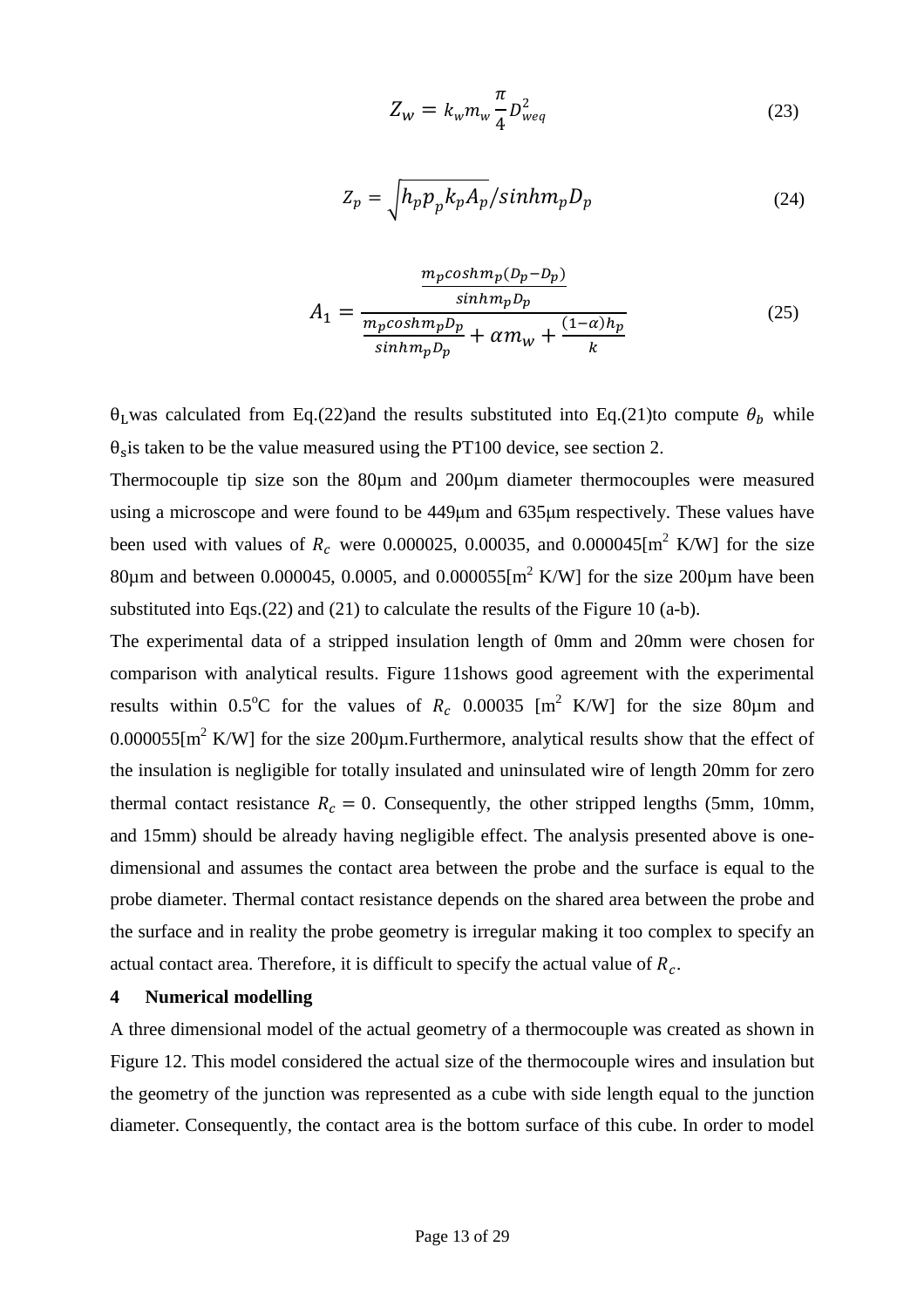thermal contact resistance in COMSOL we need to define a thermal joint conductivity  $h_j$  [28]. From Fourier's law Eq.(5)

$$
q = h_j \Delta T \left[ \frac{W}{m^2} \right] \tag{26}
$$

where

$$
h_j = \frac{k_{res}}{d_{res}} \left[ \frac{W}{m^2 K} \right] \tag{27}
$$

where $k_{res}$  and  $d_{res}$  represent thermal conductivity of the contact layer between the surface and the junction and its thickness respectively. It is seen that  $h_j$  is the reverse of  $R_c$ . COMSOL applies a *slit boundary condition*[28]to include the effect contact resistance:

$$
-\boldsymbol{n} \left( -k_d \nabla T_d \right) = -\frac{k_{res}}{d_{res}} (T_u - T_d)
$$
  

$$
-\boldsymbol{n} \left( -k_u \nabla T_u \right) = -\frac{k_{res}}{d_{res}} (T_d - T_u)
$$
 (28)

where subscript  $d$  and  $u$  refer to downside and upside of the slit.

boundary conditions of Eq.(28)can be defined in COMSOL by creating a *contact pair* between the thermocouple junction and the peltier surface. Moreover, the ratio  $k_{res}/d_{res}$  is equivalent to *thermal joint conductivity*  $h_j$  [28] which is equal to the inverse of  $R_c$ . The values of  $R_c$  0.000035[m<sup>2</sup> K/W] for 80 $\mu$ m size and 0.000055[m<sup>2</sup> K/W] for 200 $\mu$ m were selected from analytical analysis to substitute for  $h_j$  in the numerical analysis. These values were chosen as they gave good agreement with experimental results to within  $0.5^{\circ}$ C, see section 3.3.2. Using this model we investigated the effects of the two different exposed wire lengths: 0 mm and 20 mm on the junction temperature. Figure 10 (a-b) shows a comparison between experimental and numerical results for the 80µm and 200µm thermocouples. There is good agreement between the experimental and numerical analysis for size 80µm as shown in Figure 11.

Figure 11 shows the maximum divergence of about7% while the highest temperature difference is  $0.49^{\circ}$ C in comparison with the experimental results. While the size  $200 \mu m$ deviates from the experimental results by  $3.5\%$  with about  $1.1\degree$ C temperature difference when the surface temperature is higher than that of the environment. Furthermore, numerical results showed that the effect of insulation is negligible for totally insulated and uninsulated wire of length 20mm for zero thermal contact resistance  $R_c = 0$ .

In the case of one-dimensional analysis the contact area was assumed to be equal to the probe(s) diameter, see section 3.3 and Figure 8. In the three-dimensional numerical model a squared shape contact area with side equal to the probe diameter was used Figure 12. Both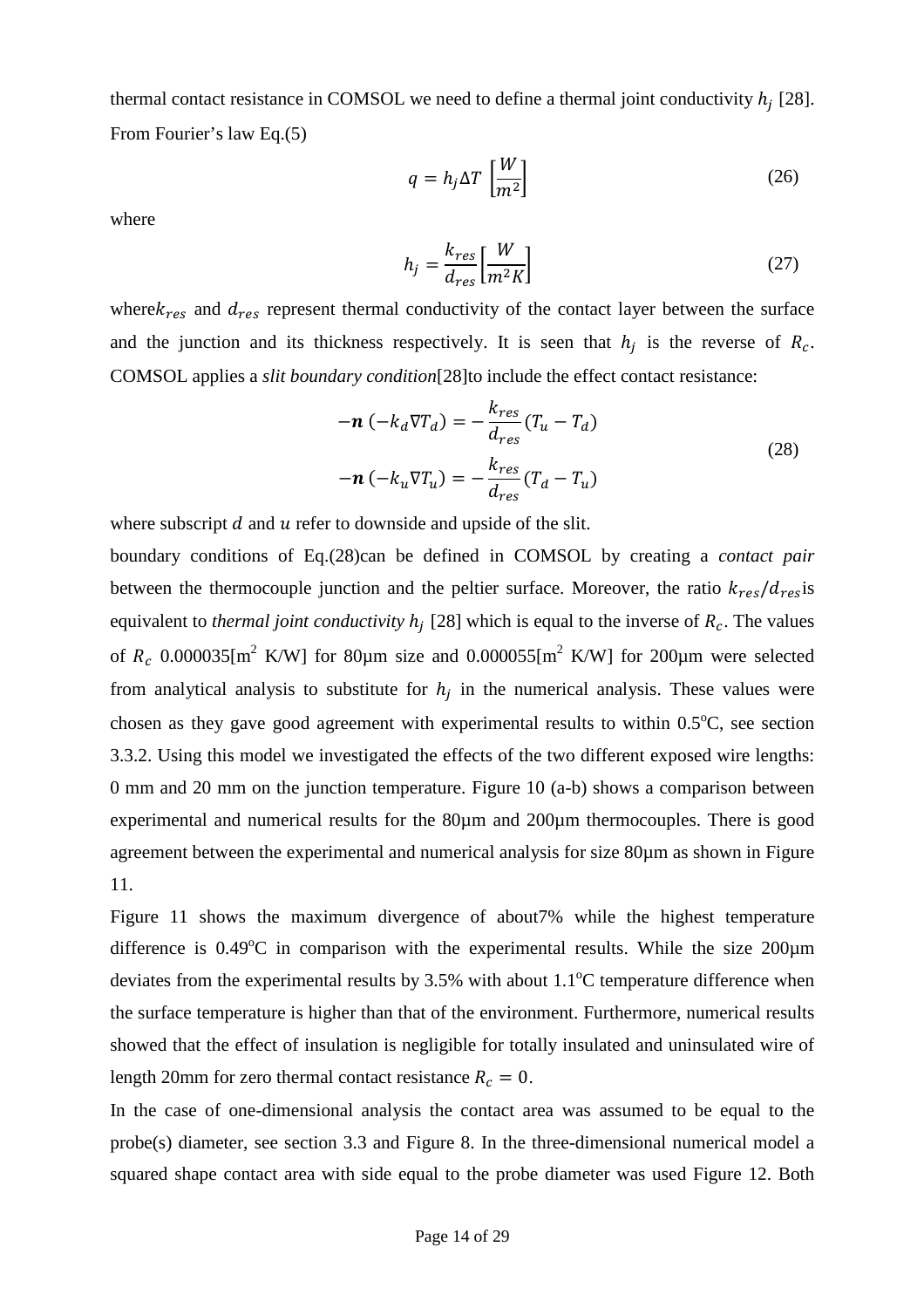analyses assumed that the contact area was larger than actual value seen in experiments due to the spherical geometry of the actual probe. Moreover, surface roughness leads to increased thermal resistance in experiments, an effect that was not considered in the analyses above. Accordingly, the analytical and numerical analyses underestimate thermal resistance and consequently the calculated temperature drop is less than the true value.

Furthermore, the percentage deviation of theory from experiment for both the numerical and analytical results is dissimilar as shown in Figure 11. The analytical analysis is a onedimensional approach where both thermocouple wires are assumed to act as a single equivalent wire, see section 3.1. Consequently, the effect of ambient temperature is considered on a single wire with an equivalent diameter and thermal conductivity, this differs from the actual thermocouple wire properties and size, see Table 1and Table 2. Whereas, in the numerical analysis the model is three-dimensional and the actual size and properties were used, see Figure 12.

Experimental working conditions were approximately the same for both sizes of thermocouples. By comparing experimental, analytical and numerical results we can conclude that the thermal contact resistance of the thermocouple is in the order of  $1\times10^{-5}$  [m<sup>2</sup> K/W] and  $1 \times 10^{-4}$  [m<sup>2</sup> K/W] for 80 $\mu$ m and 200 $\mu$ m respectively.

Figure 13 shows a calculation of the effect of the electrical insulation when the peltier temperature is above the range considered in our experiments. The insulation has a negligible effect for the 80 $\mu$ m thermocouple even when surface temperature reaches 800 $\Gamma$ °C $\Gamma$ . However, there is a noticeable effect of insulation for the 200µm thermocouple when the temperature reaches  $250^\circ$ C. Therefore, for larger thermocouples the effect of insulation should be taken into consideration at elevated surface temperatures.

# **5 Conclusion**

Analytical, numerical and experimental analyses have been performed to investigate the effects of different insulation lengths on thermocouple measurements of surface temperature. During the experimental work the thermocouple probe was in direct contact with the surface while the wires were exposed to natural convection from the outside environment. Two sizes of thermocouple (80µm and 200µm) were used to measure a surface temperature. A satisfactory agreement was found between experimental, analytical, and numerical results within the range of surface temperatures measured  $(4^{\circ}C \cdot 35^{\circ}C)$  and an average environment temperature13 $^{\circ}$ C. From this the following can be concluded: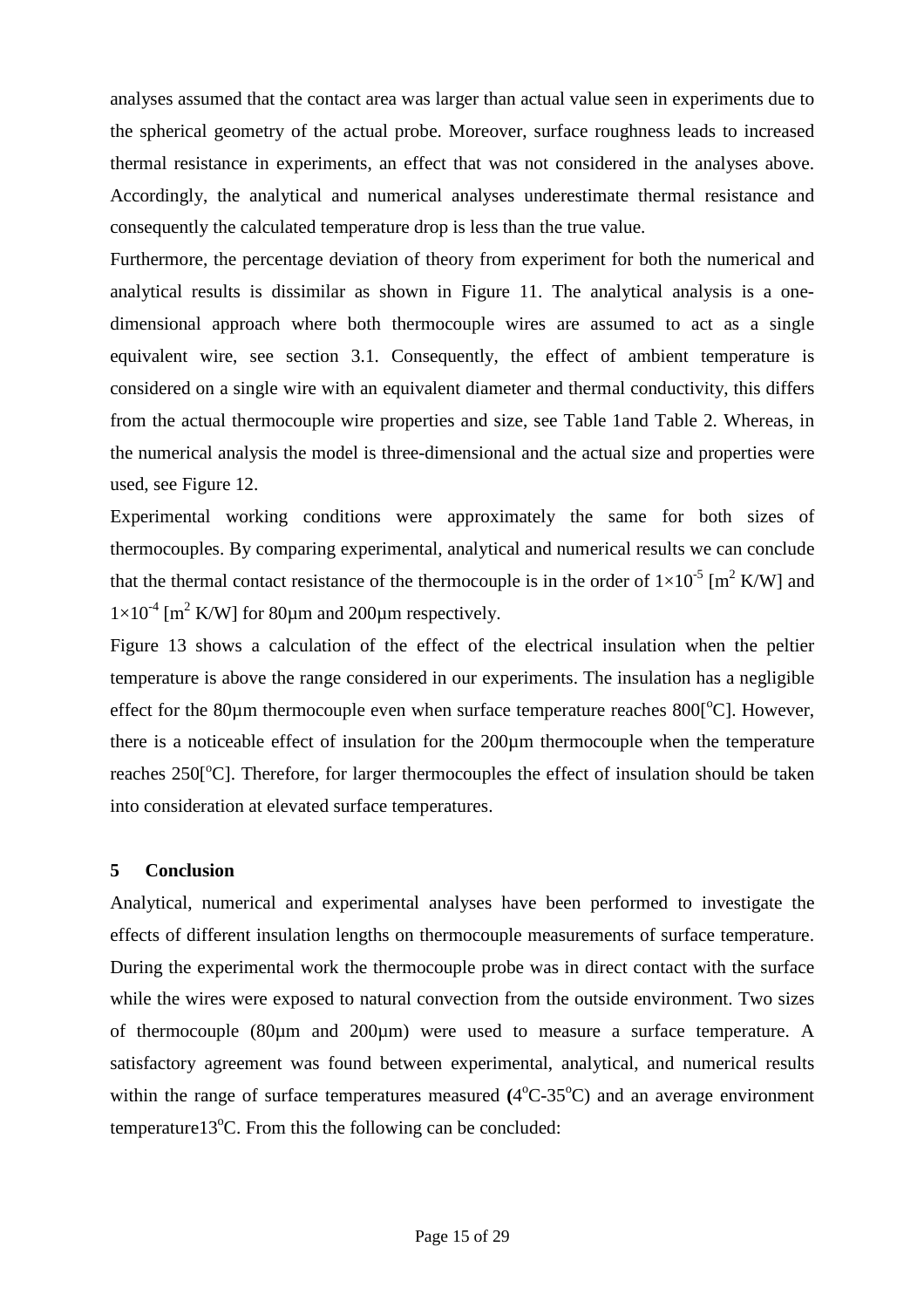- 1. Stripping different lengths (0mm, 5mm, 10mm, 15, and 20mm) of insulation has a negligible effect on the heat transfer along the thermocouple wire and consequently on surface temperature measurement.
- 2. Both sizes of thermocouples considered, 80µm and 200µm have different insulation thickness, however, stripping different lengths has no impact on either measurement. Therefore, the effect of the stripped insulation is independent to the thermocouple size within the temperature measured range  $(4^{\circ}C - 35^{\circ}C)$ .
- 3. The effect of stripped insulation on the thermocouples with a wire diameter of 200 $\mu$ mbecomes relevant when the peltier surface temperature reaches 250 $\degree$ C while for  $80\mu$ m diameter wires insulation has negligible effect even for surfaces above  $800^{\circ}$ C.
- 4. Regardless of the stripped length of insulation, a larger diameter of thermocouple wire has a larger impact on surface temperature measurement than a smaller thermocouple.
- 5. The effect of the wire's curvature on heat transfer has been considered due to the small size of the wire. The impact of this curvature means that there is no specific critical diameter of the thermocouple wire(s) over which heat transfer to the wires decreases, see Figure 6 and Eq.(12).
- 6. If the experimental error in temperature measurement is higher than the impact of using the thermocouple (with or without insulation) the error is negligible. Therefore, any stripped length of electrical insulation can be said to have no impact on measurement accuracy.
- 7. The effect of the electrical insulation can be neglected until the surface temperature reaches  $800^{\circ}$ C for  $80\mu$ mthermocouples while for the  $200\mu$ m thermocouples the effect of the insulation must be considered when the surface temperature reaches  $250^{\circ}$ C.

# **Acknowledgement**

The first author acknowledges the financial support he received from his government in Iraq during the period of his postgraduate research study at the University of Glasgow.

# **References**

- [1] L. M. K. Boelter and R. W. Lockhart, NACA Technical Note 2427, An Investigation of Aircraft Heaters: XXXV-Thermocouple Conduction Error Observed in Measuring Surface Temperatures, July 1951, University of California, Washinton.
- [2] M. Tarnopolsky and I. Seginer, Agricultural and Forest Meteorology, Leaf Temperature Error from Heat Conduction Along Thermocouple Wires, March 1999, vol. 93, pp. 185- 194, DOI: 10.1016/S0168-1923(98)00123-3.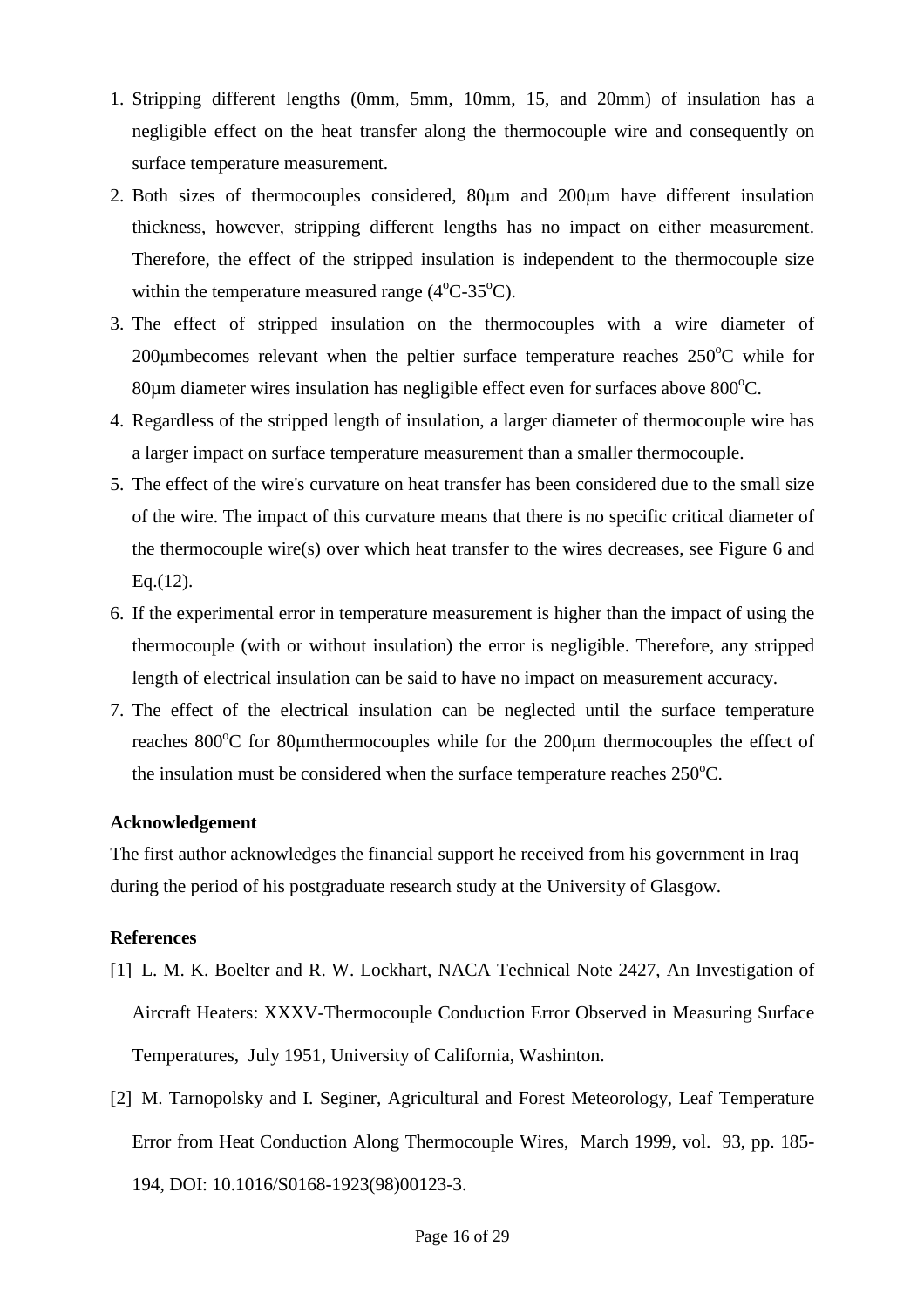- [3] Q. He, S. Smith and G. Xiong, Semiconductor Thermal Measurement and Management Symposium (SEMI-THERM) - 27th Annual IEEE, Thermocouple Attachment Using Epoxy in Electronic System Thermal Measurements — A numerical Experiment, 20-24 March 2011, San Jose, CA, DOI: 10.1109/STHERM.2011.5767212.
- [4] W. D. Brewer, NASA Technical Note D-3812, Effect of Thermocouple Wire Size and Configuration on Internal Temperature Measurements in a Charring Ablator, March 1967, Langley Research Center, Langley Station, Hampton, Va, Washington, D.C.
- [5] M.B. Dow, NASA Technical Note D-2165, Comparison of Measurements of Internal Temperatures in Ablation Material by Various Thermocouple Configurations, November 1964, Washington, D.C.
- [6] B.S. Singh and A. Dybbs, Journal of Heat Transfer, Error in Temperature Measurements Due to Conduction Along the Sensor Leads, August 1976, vol. 98, no. 3, pp. 491-495, DOI: 10.1115/1.3450581.
- [7] D. LI and M.A. Wells, Metallurgical and Materials Transactions B, Effect of Subsurface Thermocouple Installation on the Discrepancy of the Measured Thermal History and Predicted Surface Heat Flux during a Quench Operation, June 2005, vol. 36B, no. 3, DOI: 10.1007/s11663-005-0064-6.
- [8] S. J. Bartkus, R. A. Dulinskas, R. Skema and V. Lapo, Heat Transfer-Soviet Research, Errors of Temperature Measurement within a Body with Internal Heat Sources, May-June 1987, vol. 19, no. 3.
- [9] M. H. Attia, A. Cameron and L. Kops, Journal of Manufacturing Science and Engineering, Distortion in Thermal Field Around Inserted Thermocouples in Experimental Interfacial Studies, Part 4: End Effect, February 2002, vol. 124 pp. 135-145 DOI: 10.1115/1.1419199.
- [10] C. T. Kidd, ISA Transactions, Thin-Skin Technique Heat-Transfer Measurement Errors Due to Heat Conduction into Thermocouple Wires, 1985 vol. 24, no. 2, pp. 1-9.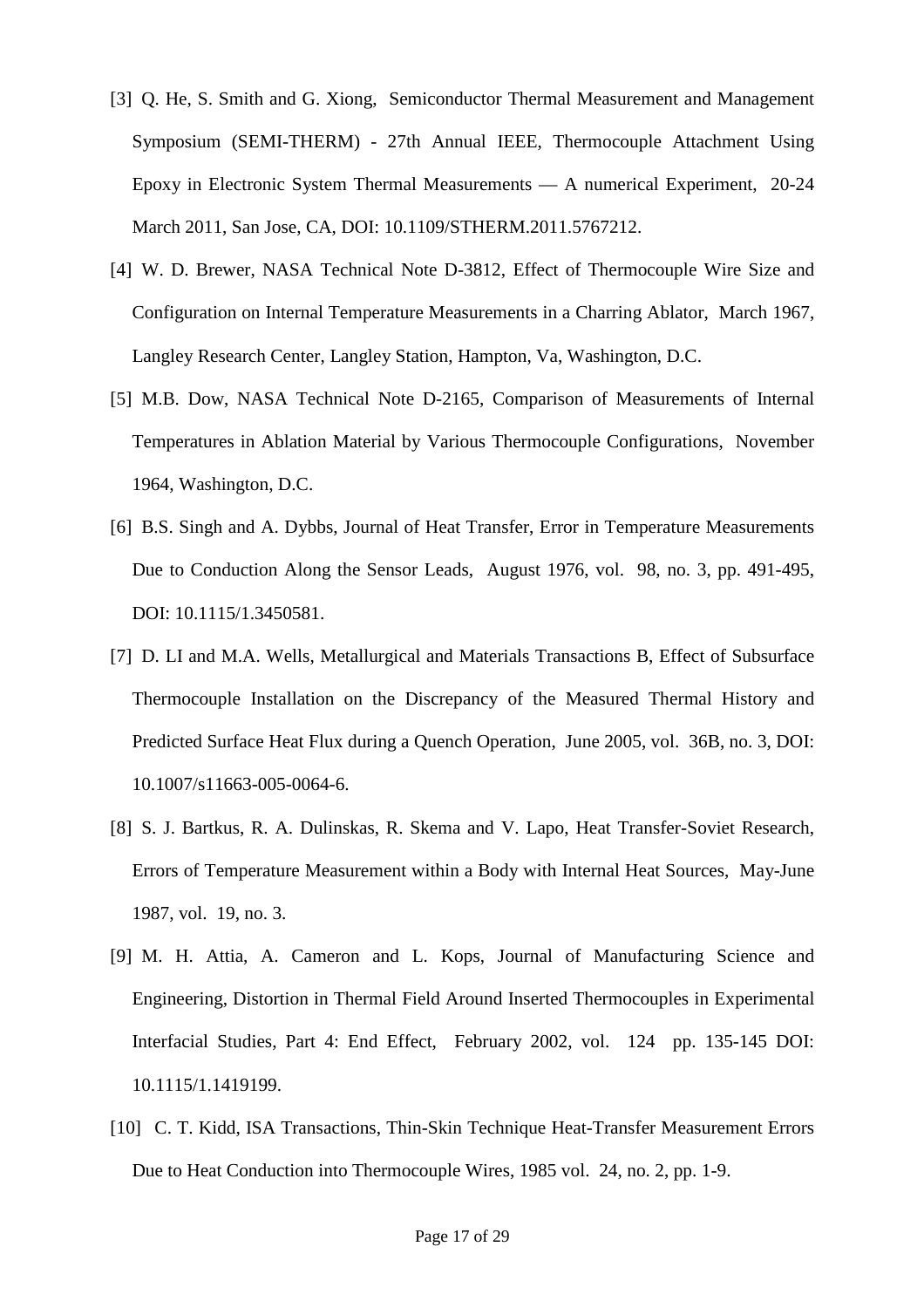- [11] H. Shaukatullah and A. Claassen, Semiconductor Thermal Measurement and Management Symposium - Ninteenth Annual IEEE, Effect of Thermocouple Wire Size and Attachment Method on Measurement of Thermal Characteristics of Electronic Packages 2003, pp. 97-105, DOI: 10.1109/STHERM.2003.1194345.
- [12] W.A. Mohun, Canadian Journal of Research, Precision of Heat Transfer Measurements With thermocouples-Insulation Error, 1948, vol. 26, no. Sec. F, pp. 565-583.
- [13] T. C. Tszeng and G. F. Zhou, Journal of Heat Transfer, A Dual-Scale Computational Method for Correcting Surface Temperature Measurement Errors, August 2004, vol. 126, DOI: 10.1115/1.1773585.
- [14] J. W. Woolley and K. A. Woodbury, Heat Transfer Engineering, Thermocouple Data in the Inverse Heat Conduction Problem, October 2011, vol. 32, no. 9, DOI: 10.1080/01457632.2011.525468.
- [15] I. U. Perera, N. Narendran and Y. W. Liu, SPIE Proceedings LED-based Illumination Systems, Accurate Measurement of LED Lens Surface Temperature, September 2013, San Diego, CA, DOI: 10.1117/12.2023091.
- [16] D. Roertson and G. Sterbutzel, IEEE Transaction on Industry and General Applications, An Accurate Surface Temperature Measuing System, January / Febuary 1970, vol. IGA-6, no. 1, DOI: 10.1109/TIGA.1970.4181127.
- [17] American Society for Testing Materials, Manual on the Use of Thermocouples in Temperature Measurement, 1993, 4th ed.
- [18] D. R. Lide, CRC Handbook of Chemistry and Physics, Internet Version 2005, <http://www.hbcpnetbase.com>, CRC Press, Boca, Raton, FL, 2005,
- [19] Pico Technical Support, Noise rejection / Request Ticket Number: TS00065500, 13/10/2014 2014,
- [20] Pico Technology Limited, TC-08 User's Guide Thermocouple Logger, 2005-7.
- [21] J.P. Holman, Heat transfer, 1987, 6th ed., McGraw-Hill.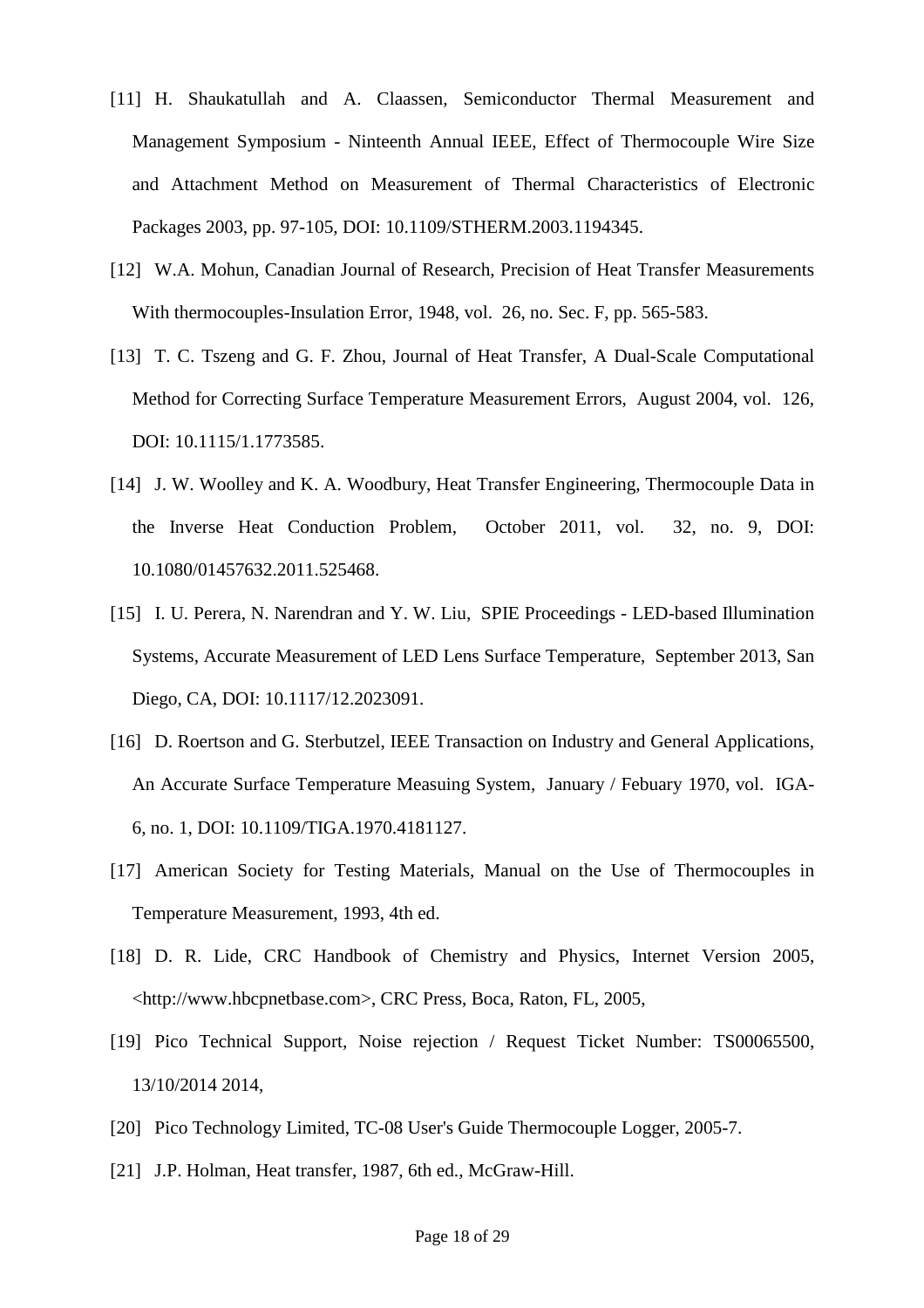- [22] R.J. Moffat, Proceedings of the 5th annual ISA test measurement symposium, Temperature Measurement in Solids, October 28-31 1968, No. 68-514, New York.
- [23] M. H. Attia and L. Kops, International Journal of Advanced Manufacturing Technolology, Thermometric Design Considerations for Temperature Monitoring in Machine Tools and CMM Structures, 1993, vol. 8, pp. 311-319.
- [24] Aderian Bejan, Convection Heat Transfer, 1995, 2nd ed., John Wiley & Sons, Incorporated.
- [25] L. Thiery, S. Toullier, D. Teyssieux and D. Briand, Journal of Heat Transfer, Thermal Contact Calibration between a Thermocouple Probe and a Microplate, September 2008, vol. 130, no. 9, pp. 091601-091601-7, DOI: 10.1115/1.2943306.
- [26] B. Kundu and A. Aziz, Journal of Heat Transfer, Performance of a Convectively Heated Rectangular Fin With a Step Change in Cross-Sectional Area and Losing Heat by Simultaneous Convection and Radiation (Step Fins Under Radiation Environment), October 2010, vol. 132, no. 10, pp. 104502-104502-6, DOI: 10.1115/1.4001928.
- [27] C. Arslanturk, Journal of Thermal Science and Technology, Optimization of Straight Fins with A step Change in Thickness and Variable Thermal Conductivity by Homotopy Perturbation Method, 2010, vol. 30, no. 2, pp. 09-19.
- [28] Comsol AB, Heat Transfer Model Library, 2008, Comsol Multiphysics.
- [29] K.M.B. Jansen, International Journal of Heat and Mass Transfer, Heat Transfer in Injection Moulding Systems with Insulation Layers and Heating Elements, January 1995, vol. 38, no. 2, pp. 309-316, DOI: 10.1016/0017-9310(95)90021-7.
- [30] M. D. Lechner, Springer Handbook of Condensed Matter and Materials Data, Polymers, 2005, Springer Berlin Heidelberg, Part3, pp. 477-522.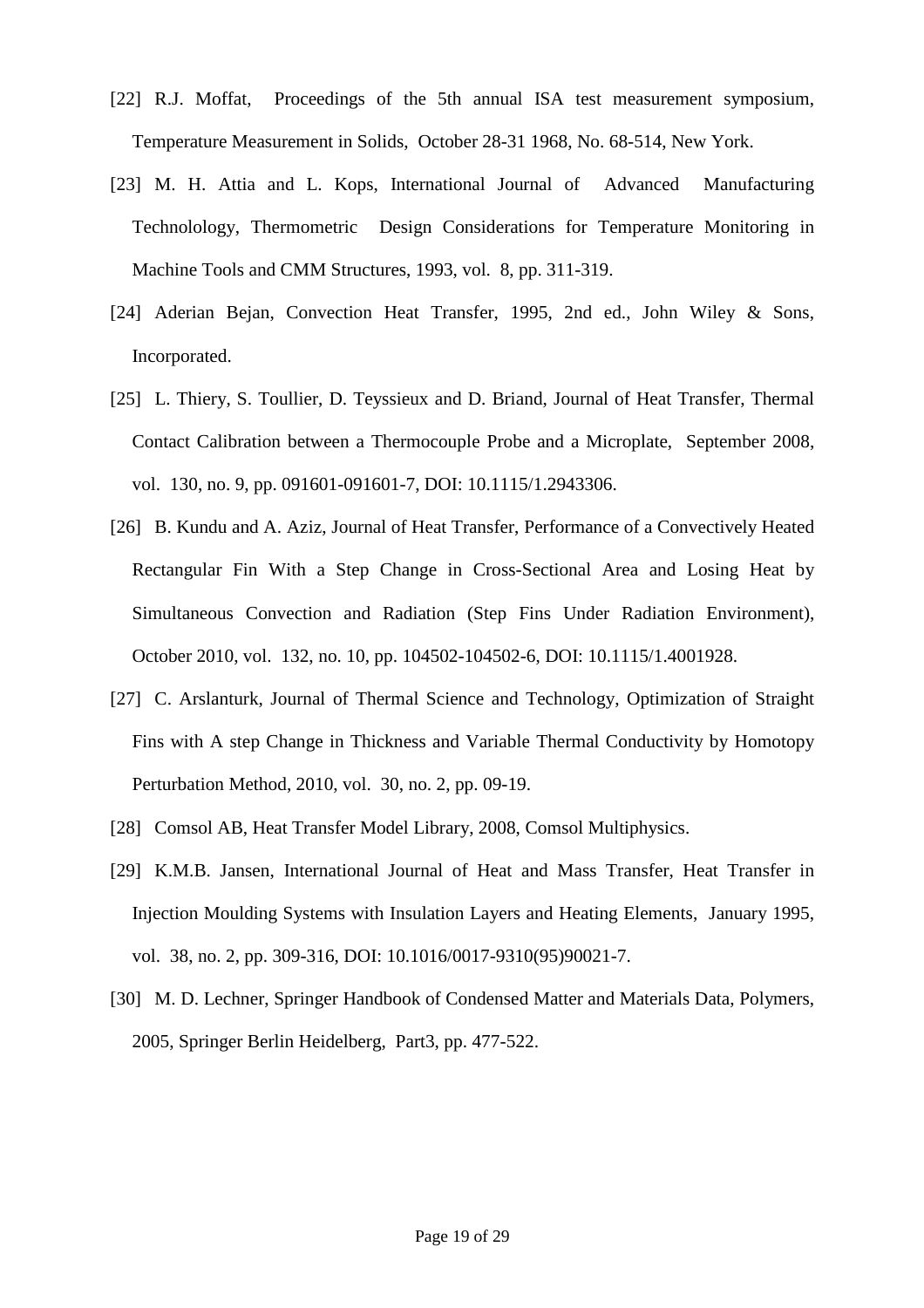

Figure 1(a)peltier unit, (b) peltier unit circuit.

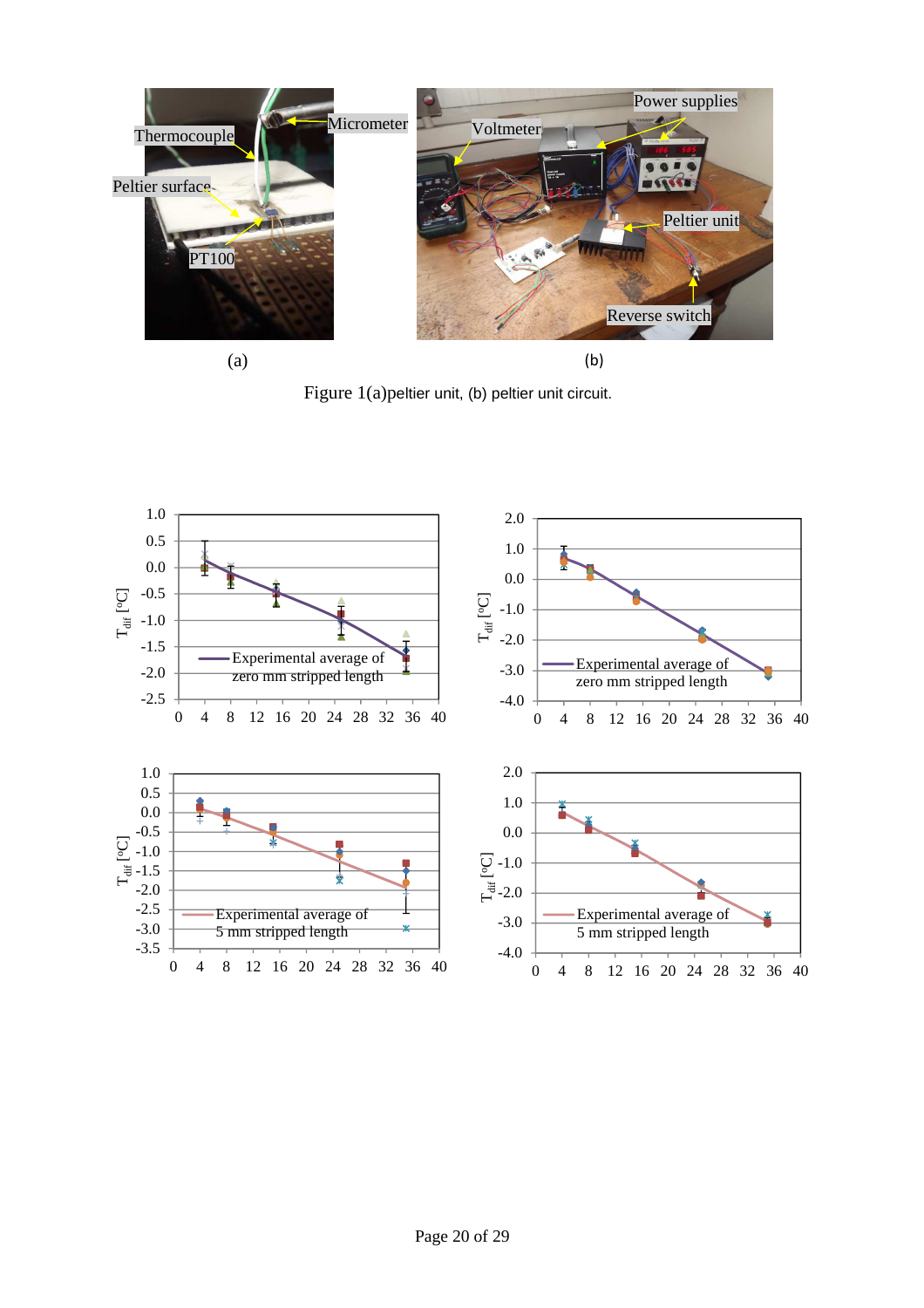

Figure 2Effect of variable distance of stripped electrical insulation of thermocouple on temperature measurement. The coloured markers represent different, repeat experimental runs.

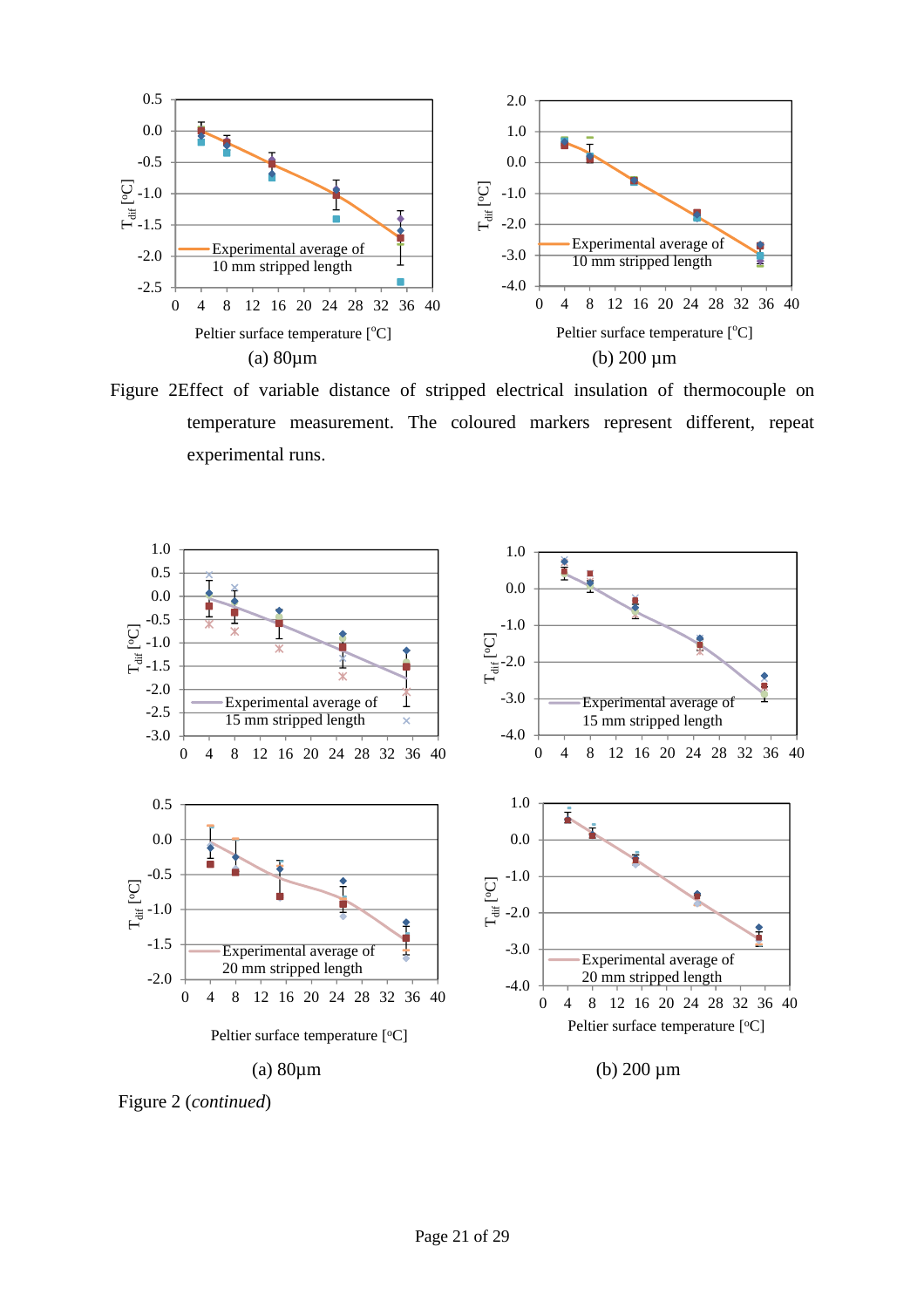![](_page_22_Figure_0.jpeg)

Figure 3(a)One-dimensional conduction and convection through fin with insulation, (b) Cylindrical cross-section of with insulation.

![](_page_22_Figure_2.jpeg)

Figure 4Cross sectional area of (a) two wires and (b) one equivalent wire.

![](_page_22_Figure_4.jpeg)

Figure 5Fin's length required to reach the environment temperature where each curve starts with the peltier surface temperature with and without insulation.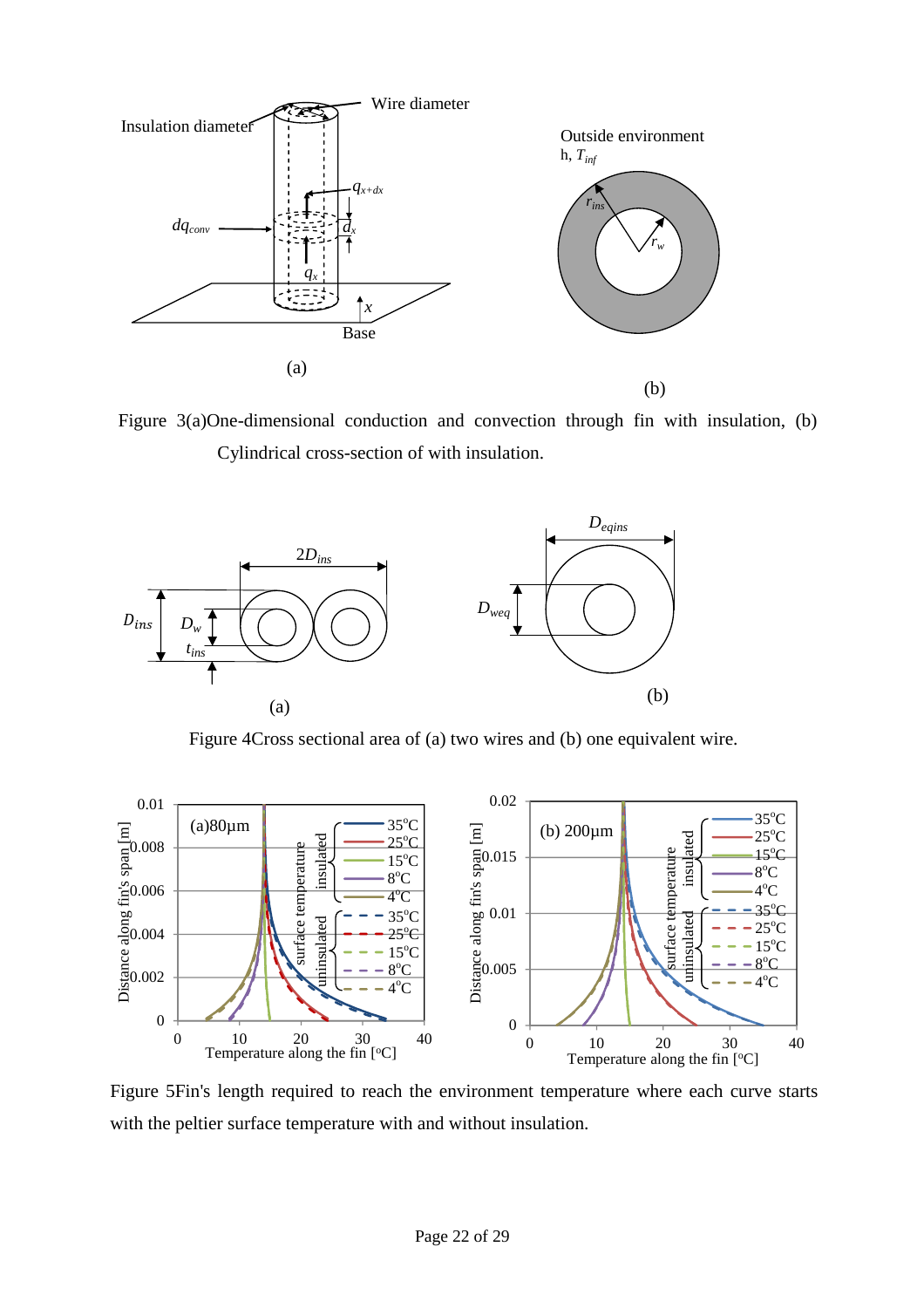![](_page_23_Figure_0.jpeg)

Figure 6Variation of heat flux with wire diameter (a) constant *h*, (b) variable *h*.

![](_page_23_Figure_2.jpeg)

Figure 7Variation of thermal resistance of the thermocouple wires with insulation of size 80 µm with constant and variable *h.*

![](_page_23_Figure_4.jpeg)

Figure 8Analogy of thermocouple with probe geometry as a stepped fin.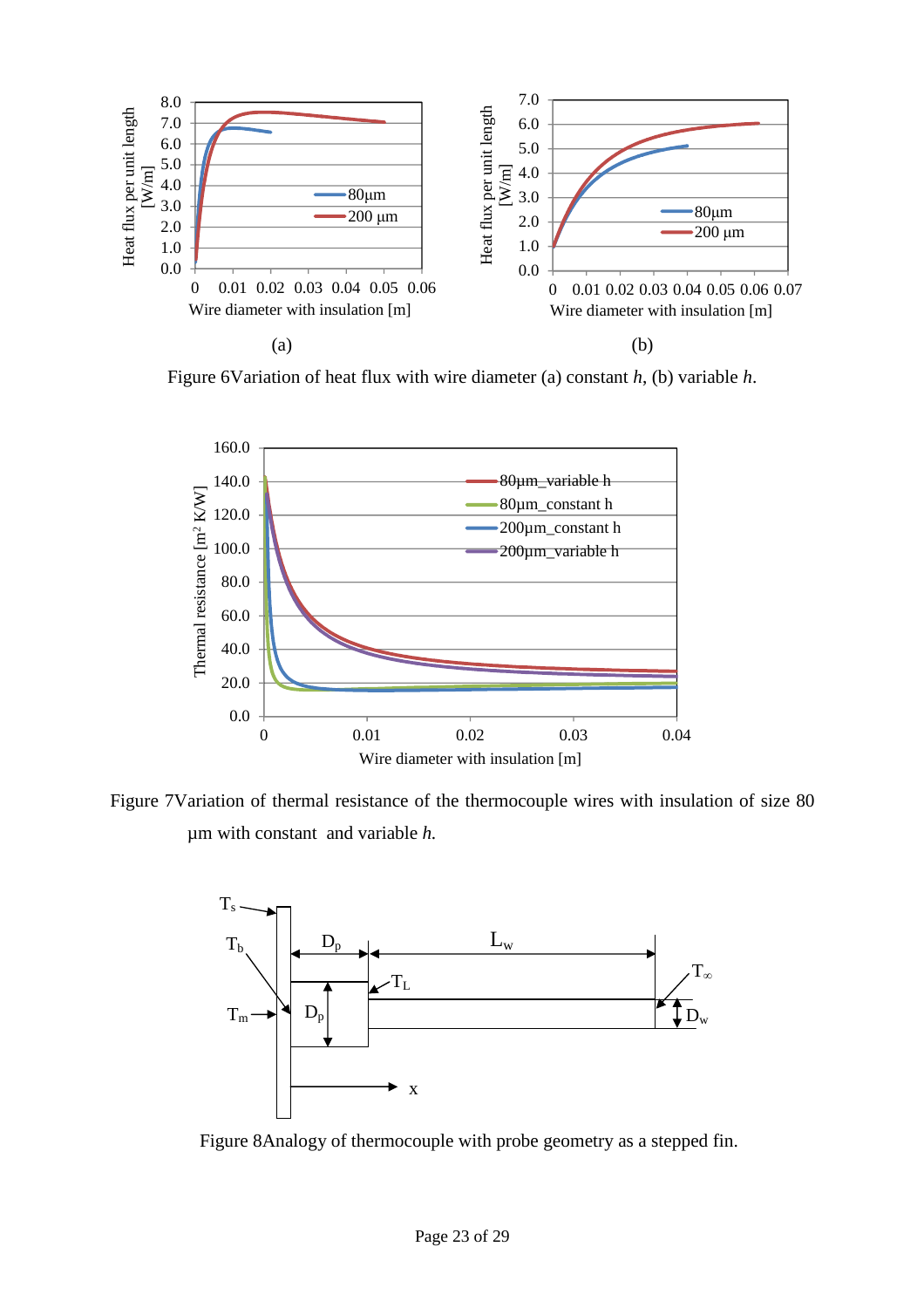![](_page_24_Figure_0.jpeg)

Figure 9Electrical resistance analogy of thermocouple thermal resistance.

![](_page_24_Figure_2.jpeg)

| (a) $80 \mu m$ |  |
|----------------|--|
|                |  |

![](_page_24_Figure_4.jpeg)

(b) 200µm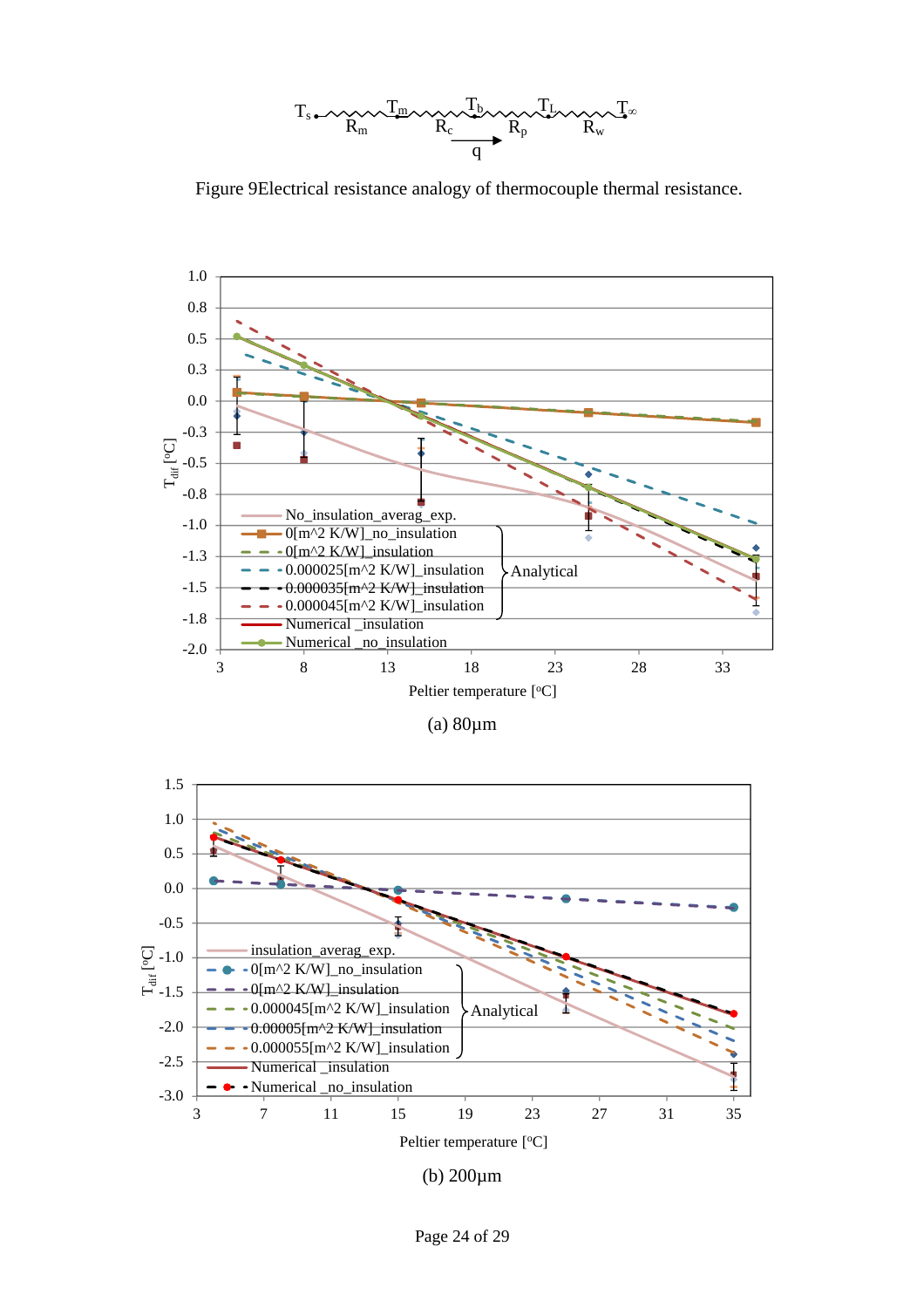Figure 10Comparison between experimental, analytical and numerical results for different values of thermal contact resistance between probe of and peltier surface for thermocouple sizes: (a)  $80\mu$ m and (b)  $200\mu$ m.  $20\mu$ m stripped insulation of the experimental results is chosen for comparison.

![](_page_25_Figure_1.jpeg)

% Deviation from the experimental results

Figure 11Comparison between the experimental, analytical and numerical results of the values of  $R_c$  0.00035 [m<sup>2</sup>K/W] for the size 80 $\mu$ m and 0.000055[m<sup>2</sup>K/W] for the size 200 $\mu$ m. Bars lengths and labels represent percentage deviation and temperature difference from experimental results respectively. 20mm stripped insulation is chosen for comparison.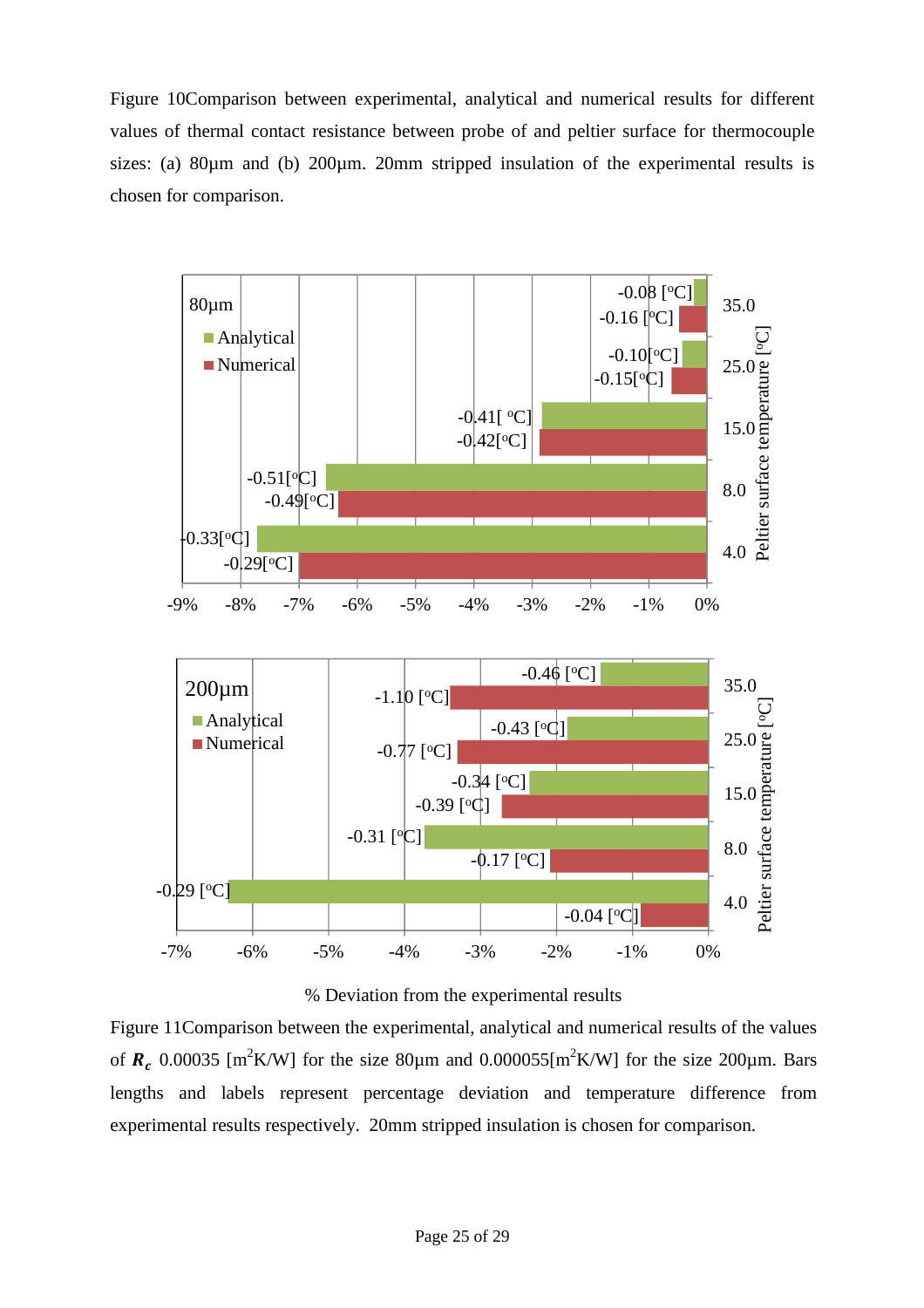![](_page_26_Figure_0.jpeg)

Figure 12Demonstration graph of thermocouple three-dimensional model for the Numerical analysis.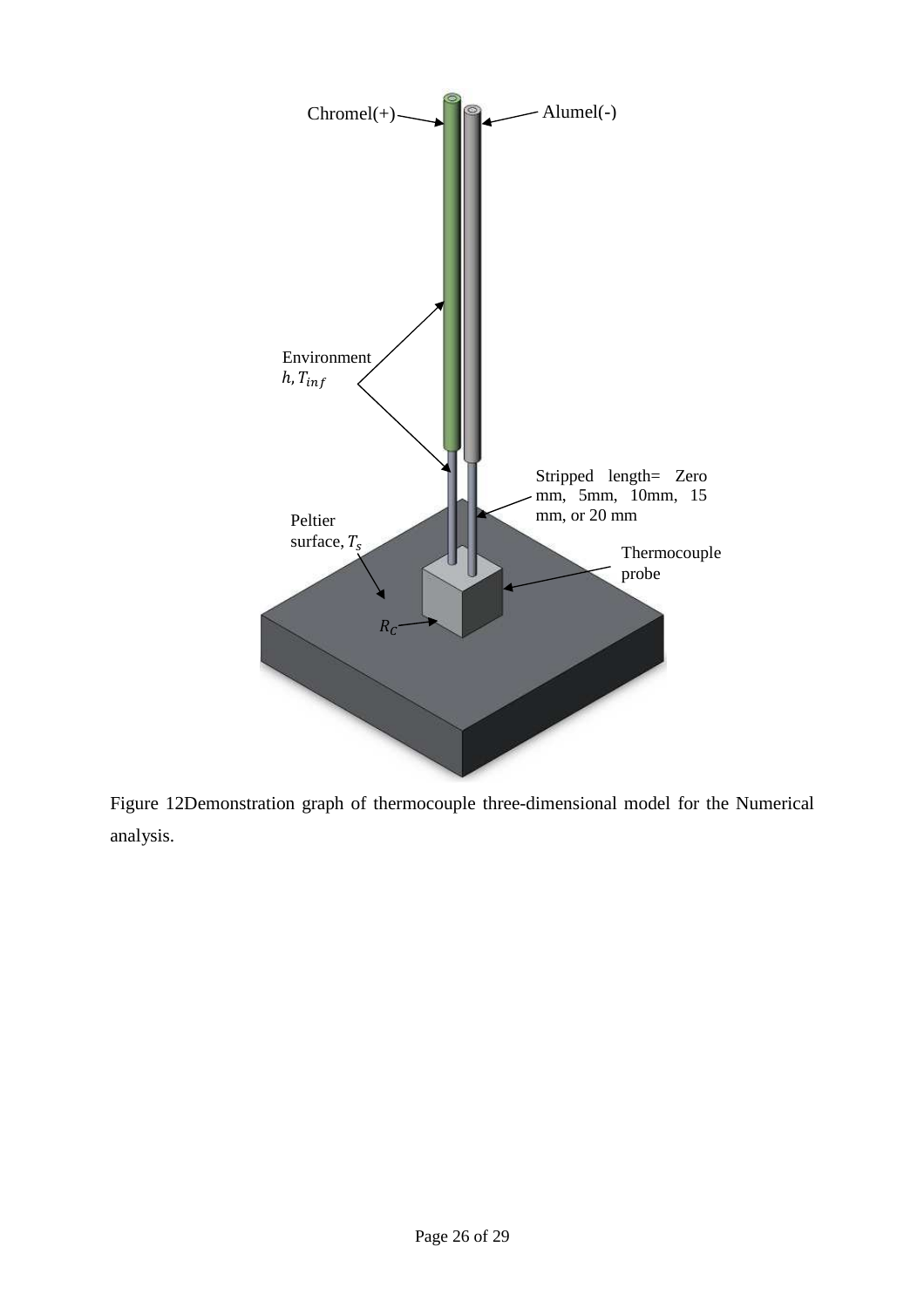![](_page_27_Figure_0.jpeg)

Figure 13Analytical results for the thermocouple error measurement for peltier surface temperature up to  $800[^{\circ}C]$  beyond the experimental working range.

|                                | Thermocouple wires properties  |                                | Thermocouple insulation properties |                           |
|--------------------------------|--------------------------------|--------------------------------|------------------------------------|---------------------------|
|                                |                                |                                | $80 \mu m$                         | $200 \mu m$               |
| Thermocouple                   | wire components<br>Chromel[17] | Alumel[17]                     | $[PFA][29]$ <sup>*</sup>           | $[PTFE][30]$ <sup>*</sup> |
|                                |                                |                                | part no. Z2-K-2 X                  | part no. ZO-              |
|                                |                                |                                | 5                                  | <b>PFA-K-1 X 5</b>        |
| Thermal                        |                                |                                |                                    |                           |
| conductivity                   | 19.2 $(k_{w1}$ or $k_{w2})$    | 29.77( $k_{w1}$ or<br>$k_{w2}$ | $0.3(k_{ins})$                     | $0.25(k_{ins})$           |
| [W/(m K)]                      |                                |                                |                                    |                           |
| Density                        |                                |                                |                                    | 2130-2230                 |
| $\left[\text{kg/m}^3\right]$   | 8730                           | 8600                           | 7900                               |                           |
| Heat<br>capacity<br>[J/(kg K)] | 447.7                          | 523.34                         | 500                                | 1000                      |

Table 1Thermocouple type K material properties.

**\***manufacturer lab facility

Table 2Equivalent diameters for three sizes of thermocouple.

| Bare wire diameter $[µm]$ <sup><math>\degree</math></sup>      |     | 200 L |
|----------------------------------------------------------------|-----|-------|
| Wire diameter with insulation<br>[µm] <sup>*</sup> , $D_{ins}$ | 250 | 500   |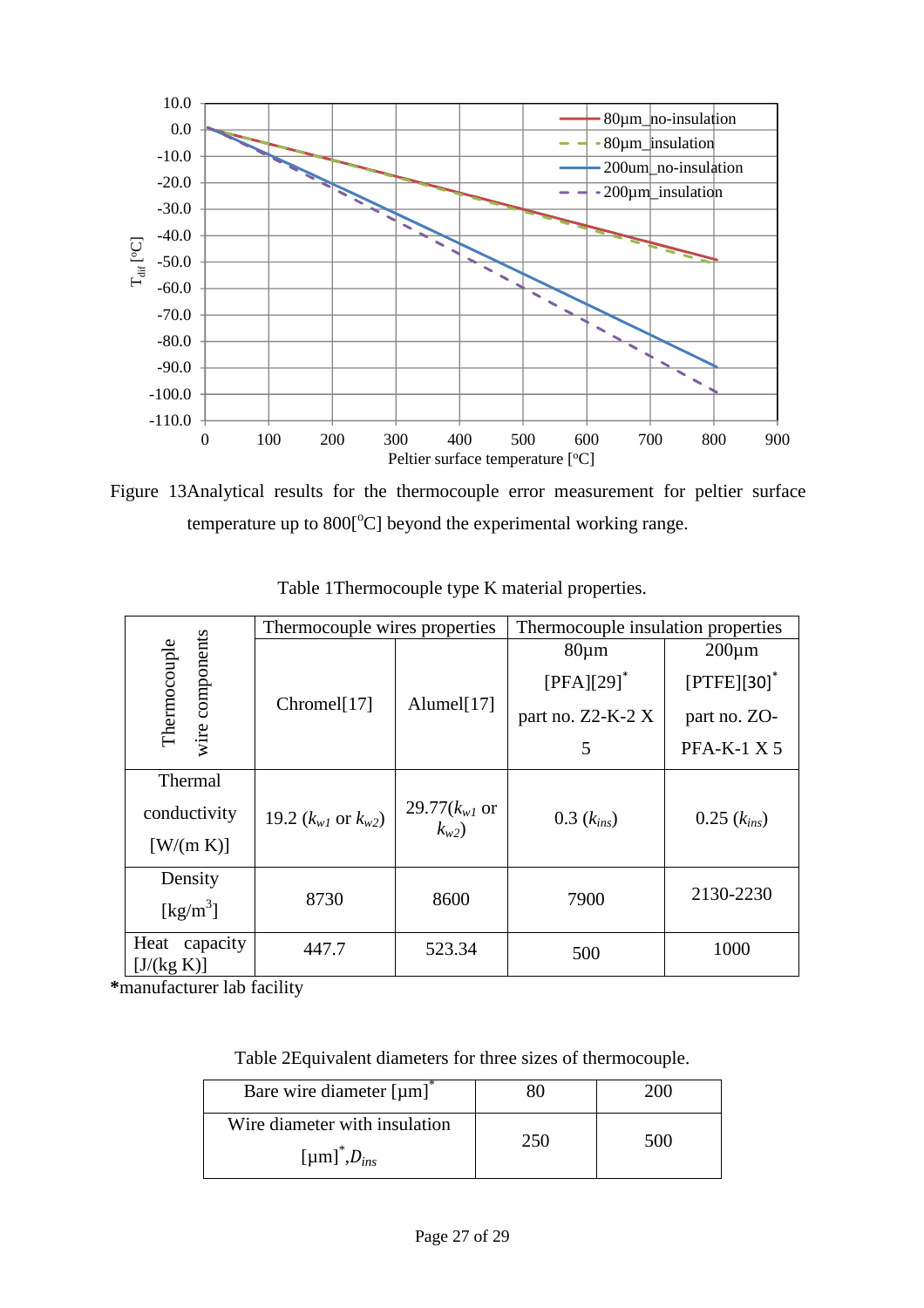| $t_{ins}$ [µm]                          | 85     | 150         |
|-----------------------------------------|--------|-------------|
| $D_{weg}$ [µm]Eq.(1)                    | 113.14 | 283         |
| $t_{eqins}$ [µm] Eq.(2)                 | 198.33 | 285         |
| $D_{eqins} = D_{weg} + 2t_{eqins}$ [µm] | 311.5  | $633 \mu m$ |
| $h \to (10)$ [W/m <sup>2</sup> K]       | 124    | 53.3        |
| $r_{cr}$ Eq.(12)[µm]                    | 2419.4 | 5464.5      |
|                                         |        |             |

measured by accurate micrometer.

Table 3Air properties at atmospheric pressure and  $20^{\circ}$ C [24].

|                                           |       |                                                         | $v_a[m^2/s]$ $\left  \alpha_a[m^2/s] \right  k_a[W/mK]$ $P_{r_a}$ $\left  \beta_a [1/K] \right  \mu_a [kg/m.s]$ $C_{pa}[kJ/kg.K]$ |
|-------------------------------------------|-------|---------------------------------------------------------|-----------------------------------------------------------------------------------------------------------------------------------|
| $15 \times 10^{-6}$ 20.8×10 <sup>-6</sup> | 0.025 | $0.72$   $3.403 \times 10^{-3}$   $18.1 \times 10^{-6}$ | 1.006                                                                                                                             |

# **Nomenclature**

| Symbol              | Description                                                               |
|---------------------|---------------------------------------------------------------------------|
| $A_{weq}$           | Equivalent single wire model sectional area $[m^2]$                       |
| $A_p$               | Thermocouple probe cross-sectional area $\lceil m^2 \rceil$               |
| $C_{pa}$            | Air specific heat capacity [J/kg K]                                       |
| D                   | Thin cylinder diameter [m]                                                |
| $D_{weq}$           | Thermocouple bare wire equivalent diameter[m]                             |
| $D_w$               | Thermocouple metal wire diameter. [m]                                     |
| $D_{ins}$           | Thermocouple metal wire diameter with insulation [m]                      |
| $D_{eqins}$         | Equivalent thermocouple wire insulation diameter                          |
| $D_p$               | Thermocouple probe diameter [m]                                           |
| g                   | Gravitational acceleration $[m/s^2]$                                      |
| H                   | Thin cylinder height [m]                                                  |
| $\boldsymbol{h}$    | Heat transfer coefficient of free convection $[W/m^2 K]$                  |
| $h_i$               | Thermal joint conductivity $[W/m^2 K]$                                    |
| $h_p$               | Heat transfer coefficient of free convection around the probe $[W/m^2 K]$ |
| $k_{weq}$           | Equivalent thermal conductivity of thermocouple wire [W/m K]              |
| $k_{w1}$ & $k_{w2}$ | Individual thermal conductivity of wires $1\&2[W/m K]$                    |
| $k_a$               | Air thermal conductivity[W/m K]                                           |
| $k_{ins}$           | Thermocouple insulation thermal conductivity [W/m K]                      |
| $k_p$               | Probe thermal conductivity[W/m K]                                         |
| $p_p$               | Probe perimeter [m]                                                       |
| $q_p$               | Heat flux to the probe [W]                                                |